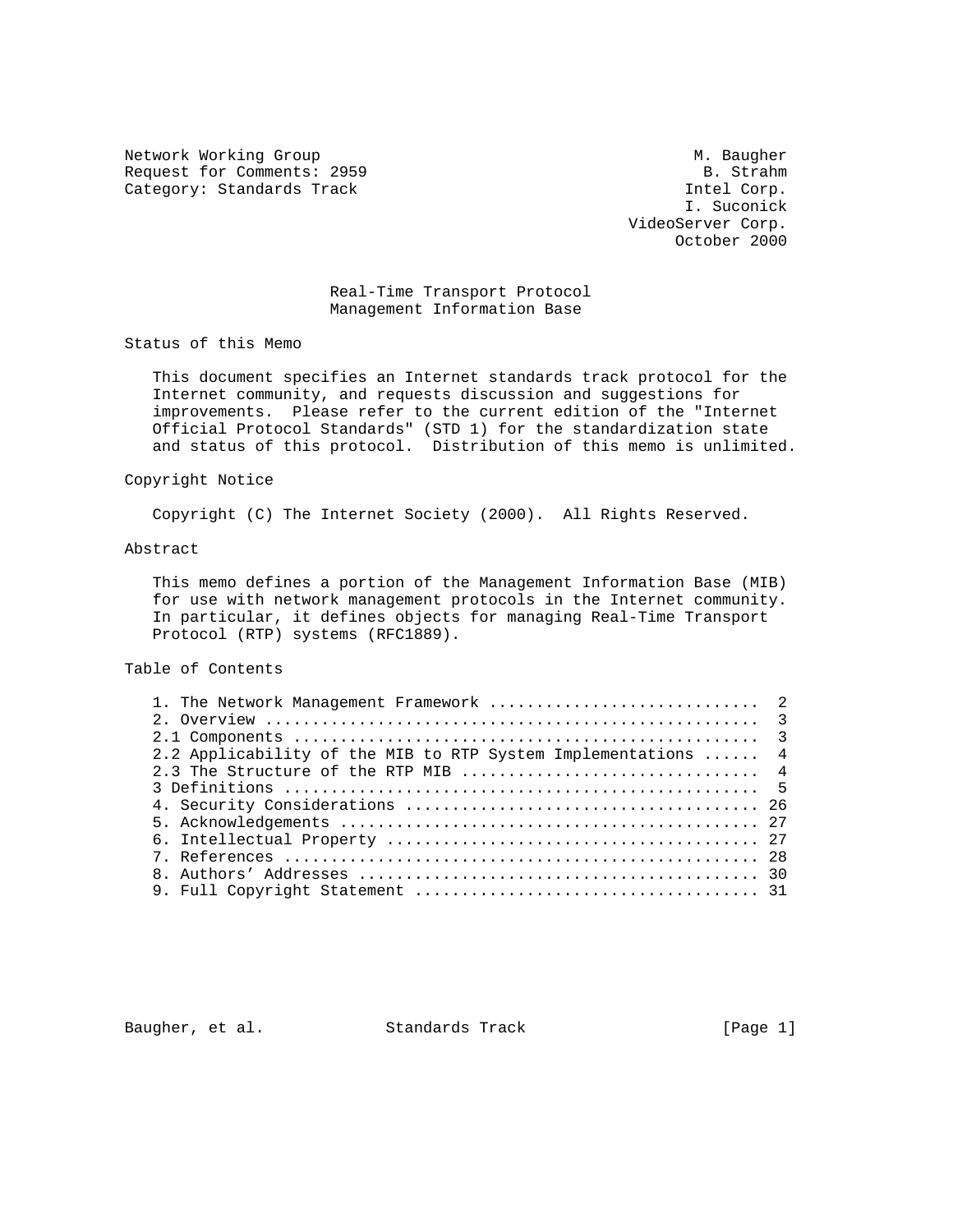1. The SNMP Management Framework

 The SNMP Management Framework presently consists of five major components:

- o An overall architecture, described in RFC 2571 [RFC2571].
- o Mechanisms for describing and naming objects and events for the purpose of management. The first version of this Structure of Management Information (SMI) is called SMIv1 and described in STD 16, RFC 1155 [RFC1155], STD 16, RFC 1212 [RFC1212] and RFC 1215 [RFC1215]. The second version, called SMIv2, is described in STD 58, RFC 2578 [RFC2578], RFC 2579 [RFC2579] and RFC 2580 [RFC2580].
- o Message protocols for transferring management information. The first version of the SNMP message protocol is called SNMPv1 and described in STD 15, RFC 1157 [RFC1157]. A second version of the SNMP message protocol, which is not an Internet standards track protocol, is called SNMPv2c and described in RFC 1901 [RFC1901] and RFC 1906 [RFC1906]. The third version of the message protocol is called SNMPv3 and described in RFC 1906 [RFC1906], RFC 2572 [RFC2572] and RFC 2574 [RFC2574].
- o Protocol operations for accessing management information. The first set of protocol operations and associated PDU formats is described in STD 15, RFC 1157 [RFC1157]. A second set of protocol operations and associated PDU formats is described in RFC 1905 [RFC1905].
- o A set of fundamental applications described in RFC 2573 [RFC2573] and the view-based access control mechanism described in RFC 2575 [RFC2575].

 A more detailed introduction to the current SNMP Management Framework can be found in RFC 2570 [RFC2570].

 Managed objects are accessed via a virtual information store, termed the Management Information Base or MIB. Objects in the MIB are defined using the mechanisms defined in the SMI.

 This memo specifies a MIB module that is compliant to the SMIv2. A MIB conforming to the SMIv1 can be produced through the appropriate translations. The resulting translated MIB must be semantically equivalent, except where objects or events are omitted because no translation is possible (use of Counter64). Some machine readable

Baugher, et al. Standards Track [Page 2]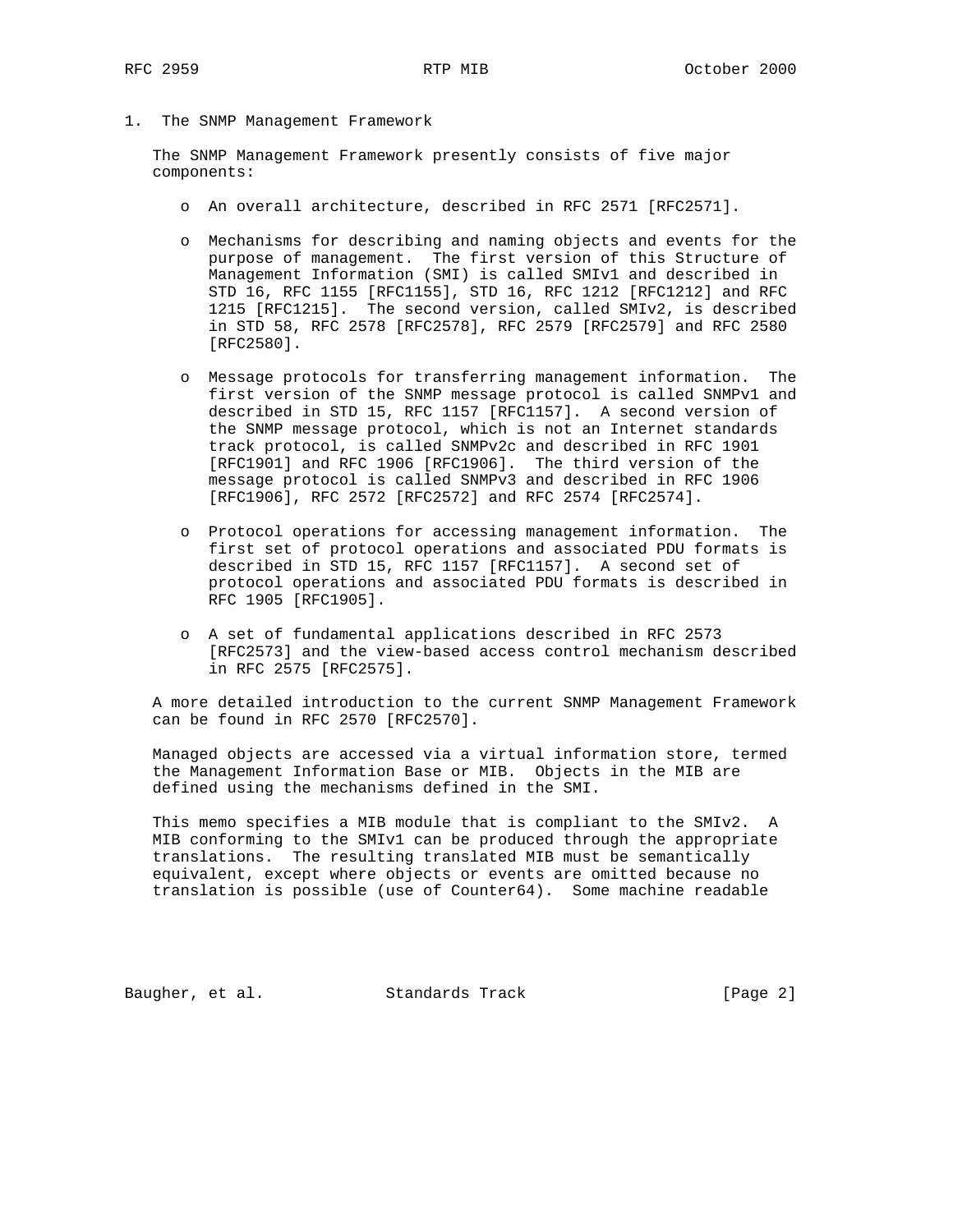information in SMIv2 will be converted into textual descriptions in SMIv1 during the translation process. However, this loss of machine readable information is not considered to change the semantics of the MIB.

# 2. Overview

 An "RTP System" may be a host end-system that runs an application program that sends or receives RTP data packets, or it may be an intermediate-system that forwards RTP packets. RTP Control Protocol (RTCP) packets are sent by senders and receivers to convey information about RTP packet transmission and reception [RFC1889]. RTP monitors may collect RTCP information on senders and receivers to and from an RTP host or intermediate-system.

 The key words "MUST", "MUST NOT", "REQUIRED", "SHALL", "SHALL NOT", "SHOULD", "SHOULD NOT", "RECOMMENDED", "MAY", and "OPTIONAL" in this document are to be interpreted as described in RFC 2119.

### 2.1 Components

 The RTP MIB is structured around "Session," "Receiver" and "Sender" conceptual abstractions.

 2.1.1 An "RTP Session" is the "...association of participants communicating with RTP. For each participant, the session is defined by a particular pair of destination transport addresses (one network address plus a port pair for RTP and RTCP). The destination transport addresses may be common for all participants, as in the case of IP multicast, or may be different for each, as in the case of individual unicast addresses plus a common port pair," as defined in section 3 of [RFC1889].

 2.1.2 A "Sender" is identified within an RTP session by a 32-bit numeric "Synchronization Source," or "SSRC", value and is "...the source of a stream of RTP packets" as defined in section 3 of [RFC1889]. The sender is also a source of RTCP Sender Report packets as specified in section 6 of [RFC1889].

 2.1.3 A "Receiver" of a "stream of RTP packets" can be a unicast or multicast Receiver as described in 2.1.1, above. An RTP Receiver has an SSRC value that is unique to the session. An RTP Receiver is a source of RTCP Receiver Reports as specified in section 6 of [RFC1889].

Baugher, et al. Standards Track [Page 3]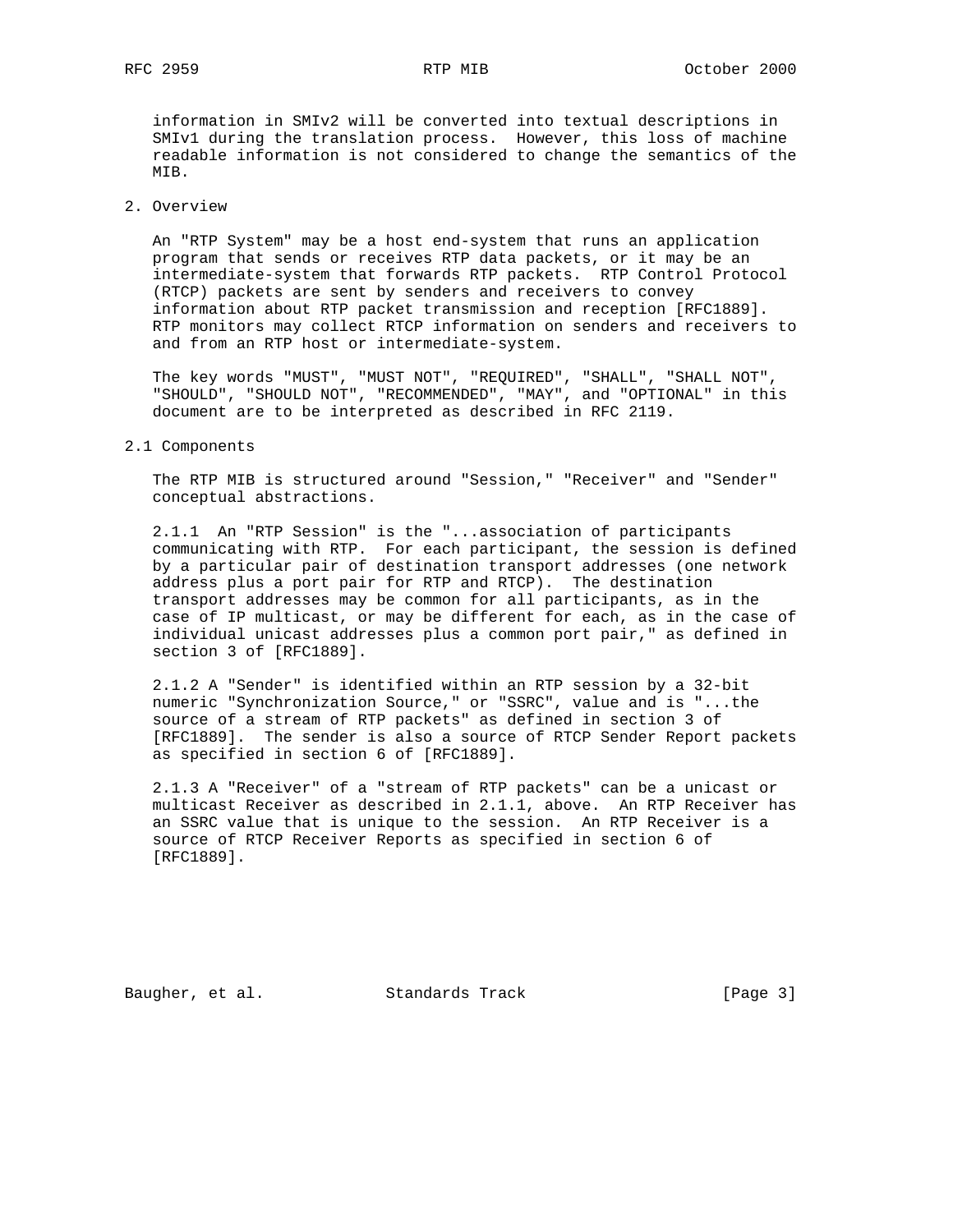# 2.2 Applicability of the MIB to RTP System Implementations

 The RTP MIB may be used in two types of RTP implementations, RTP Host Systems (end systems) and RTP Monitors, see section 3 of [RFC1889]. Use of the RTP MIB for RTP Translators and Mixers, as defined in section 7 of [RFC1889], is for further study.

 2.2.1 RTP host Systems are end-systems that may use the RTP MIB to collect RTP session and stream data that the host is sending or receiving; these data may be used by a network manager to detect and diagnose faults that occur over the lifetime of an RTP session as in a "help-desk" scenario.

 2.2.2 RTP Monitors of multicast RTP sessions may be third-party or may be located in the RTP host. RTP Monitors may use the RTP MIB to collect RTP session and stream statistical data; these data may be used by a network manager for capacity planning and other network management purposes. An RTP Monitor may use the RTP MIB to collect data to permit a network manager to detect and diagnose faults in RTP sessions or to permit a network manger to configure its operation.

 2.2.3 Many host systems will want to keep track of streams beyond what they are sending and receiving. In a host monitor system, a host agent would use RTP data from the host to maintain data about streams it is sending and receiving, and RTCP data to collect data about other hosts in the session. For example, an agent for an RTP host that is sending a stream would use data from its RTP system to maintain the rtpSenderTable, but it may want to maintain a rtpRcvrTable for endpoints that are receiving its stream. To do this the RTP agent will collect RTCP data from the receivers of its stream to build the rtpRcvrTable. A host monitor system MUST set the rtpSessionMonitor object to 'true(1)', but it does not have to accept management operations that create and destroy rows in its rtpSessionTable.

# 2.3 The Structure of the RTP MIB

 There are six tables in the RTP MIB. The rtpSessionTable contains objects that describe active sessions at the host, or monitor. The rtpSenderTable contains information about senders to the RTP session. The rtpRcvrTable contains information about receivers of RTP session data. The rtpSessionInverseTable, rtpSenderInverseTable, and rtpRcvrInverseTable contain information to efficiently find indexes into the rtpSessionTable, rtpSenderTable, and rtpRcvrTable, respectively.

Baugher, et al. Standards Track [Page 4]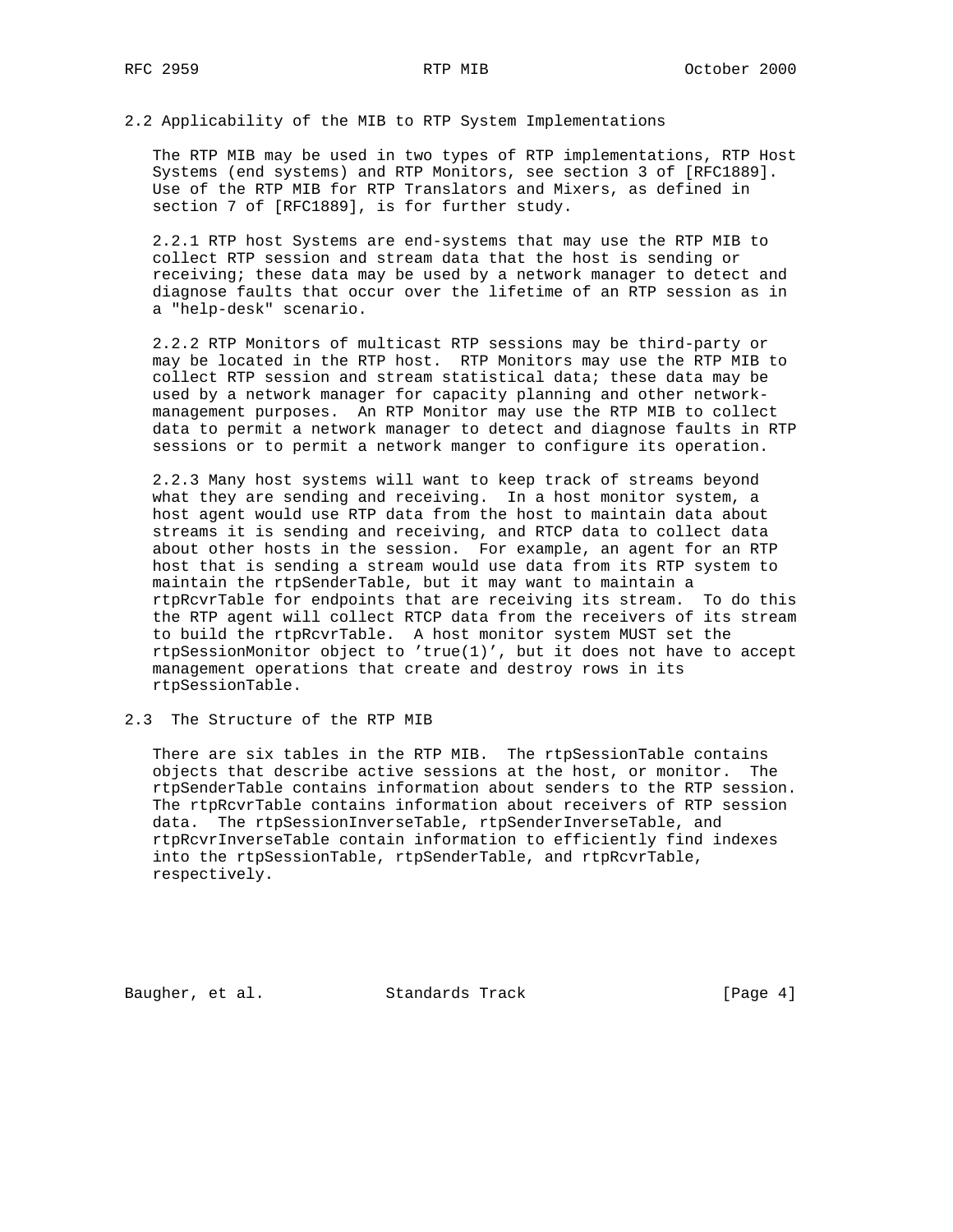The reverse lookup tables (rtpSessionInverseTable, rtpSenderInverseTable, and rtpRcvrInverseTable) are optional tables to help management applications efficiently access conceptual rows in other tables. Implementors of this MIB SHOULD implement these tables for multicast RTP sessions when table indexes (rtpSessionIndex of rtpSessionTable, rtpSenderSSRC of rtpSenderTable, and the SSRC pair in the rtpRcvrTable) are not available from other MIBs. Otherwise, the management application may be forced to perform expensive tree walks through large numbers of sessions, senders, or receivers.

 For any particular RTP session, the rtpSessionMonitor object indicates whether remote senders or receivers to the RTP session are to be monitored. If rtpSessionMonitor is true(1) then senders and receivers to the session MUST be monitored with entries in the rtpSenderTable and rtpRcvrTable. RTP sessions are monitored by the RTP agent that updates rtpSenderTable and rtpRcvrTable objects with information from RTCP reports from remote senders or remote receivers respectively.

 rtpSessionNewIndex is a global object that permits a network management application to obtain a unique index for conceptual row creation in the rtpSessionTable. In this way the SNMP Set operation MAY be used to configure a monitor.

3. Definitions

RTP-MIB DEFINITIONS ::= BEGIN IMPORTS Counter32, Counter64, Gauge32, mib-2, Integer32, MODULE-IDENTITY, OBJECT-TYPE, Unsigned32 FROM SNMPv2-SMI RowStatus, TAddress, TDomain, TestAndIncr, TimeStamp, TruthValue FROM SNMPv2-TC OBJECT-GROUP, MODULE-COMPLIANCE FROM SNMPv2-CONF Utf8String FROM SYSAPPL-MIB<br>
InterfaceIndex FROM IF-MIB; InterfaceIndex rtpMIB MODULE-IDENTITY LAST-UPDATED "200010020000Z" -- 2 October 2000 ORGANIZATION "IETF AVT Working Group Email: rem-conf@es.net" CONTACT-INFO "Mark Baugher Postal: Intel Corporation 2111 NE 25th Avenue Hillsboro, OR 97124

Baugher, et al. Standards Track [Page 5]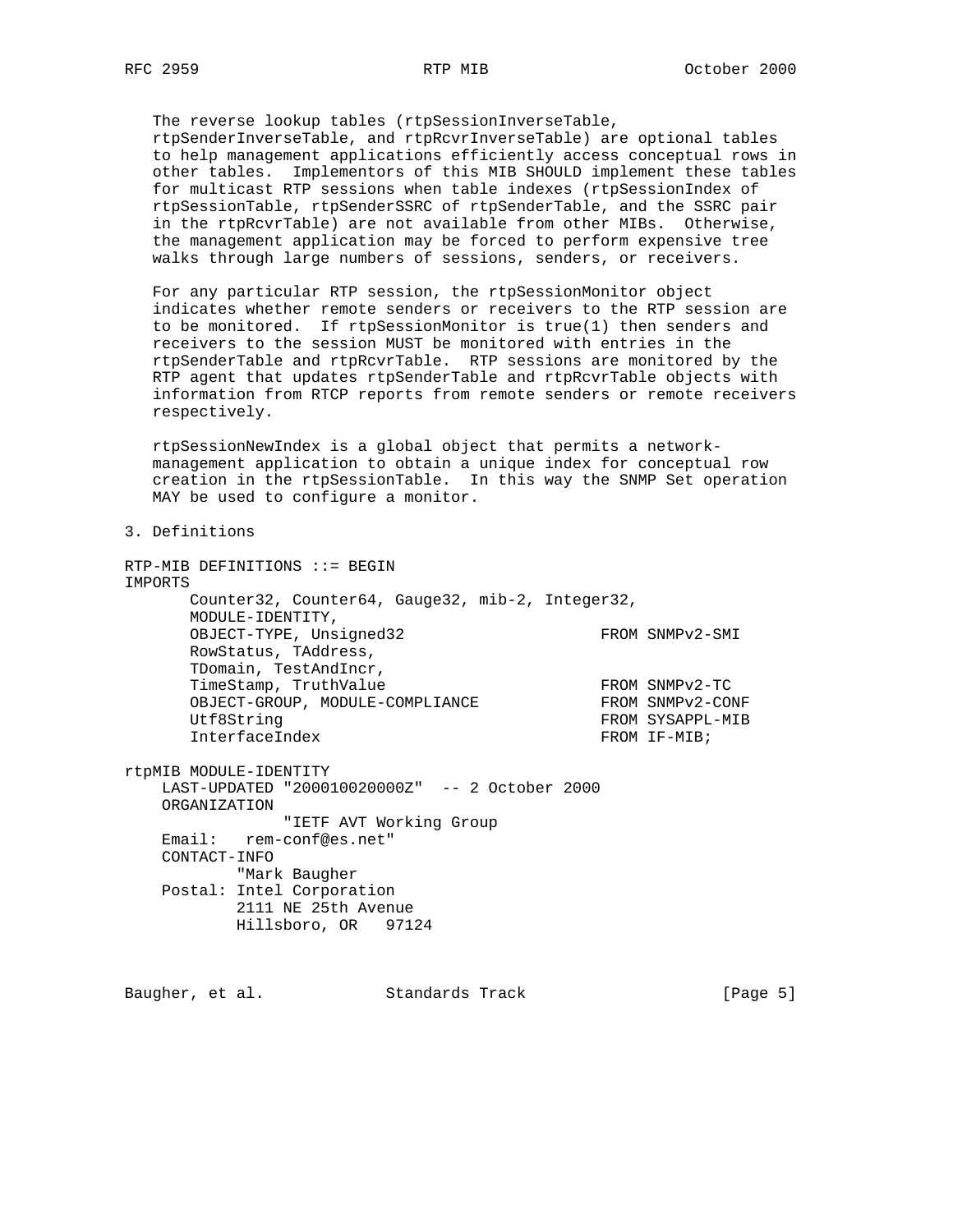United States Tel: +1 503 466 8406 Email: mbaugher@passedge.com Bill Strahm Postal: Intel Corporation 2111 NE 25th Avenue Hillsboro, OR 97124 United States Tel: +1 503 264 4632 Email: bill.strahm@intel.com Irina Suconick Postal: Ennovate Networks 60 Codman Hill Rd., Boxboro, Ma 01719 Tel: +1 781-505-2155 Email: irina@ennovatenetworks.com" DESCRIPTION "The managed objects of RTP systems. The MIB is structured around three types of information. 1. General information about RTP sessions such as the session address. 2. Information about RTP streams being sent to an RTP session by a particular sender. 3. Information about RTP streams received on an RTP session by a particular receiver from a particular sender. There are two types of RTP Systems, RTP hosts and RTP monitors. As described below, certain objects are unique to a particular type of RTP System. An RTP host may also function as an RTP monitor. Refer to RFC 1889, 'RTP: A Transport Protocol for Real-Time Applications,' section 3.0, for definitions." REVISION "200010020000Z" -- 2 October 2000 DESCRIPTION "Initial version of this MIB. Published as RFC 2959."  $::=$  { mib-2 87 } -- -- OBJECTS  $-\,$ rtpMIBObjects OBJECT IDENTIFIER ::= { rtpMIB 1 } rtpConformance OBJECT IDENTIFIER ::= { rtpMIB 2 }  $- -$ 

Baugher, et al. Standards Track [Page 6]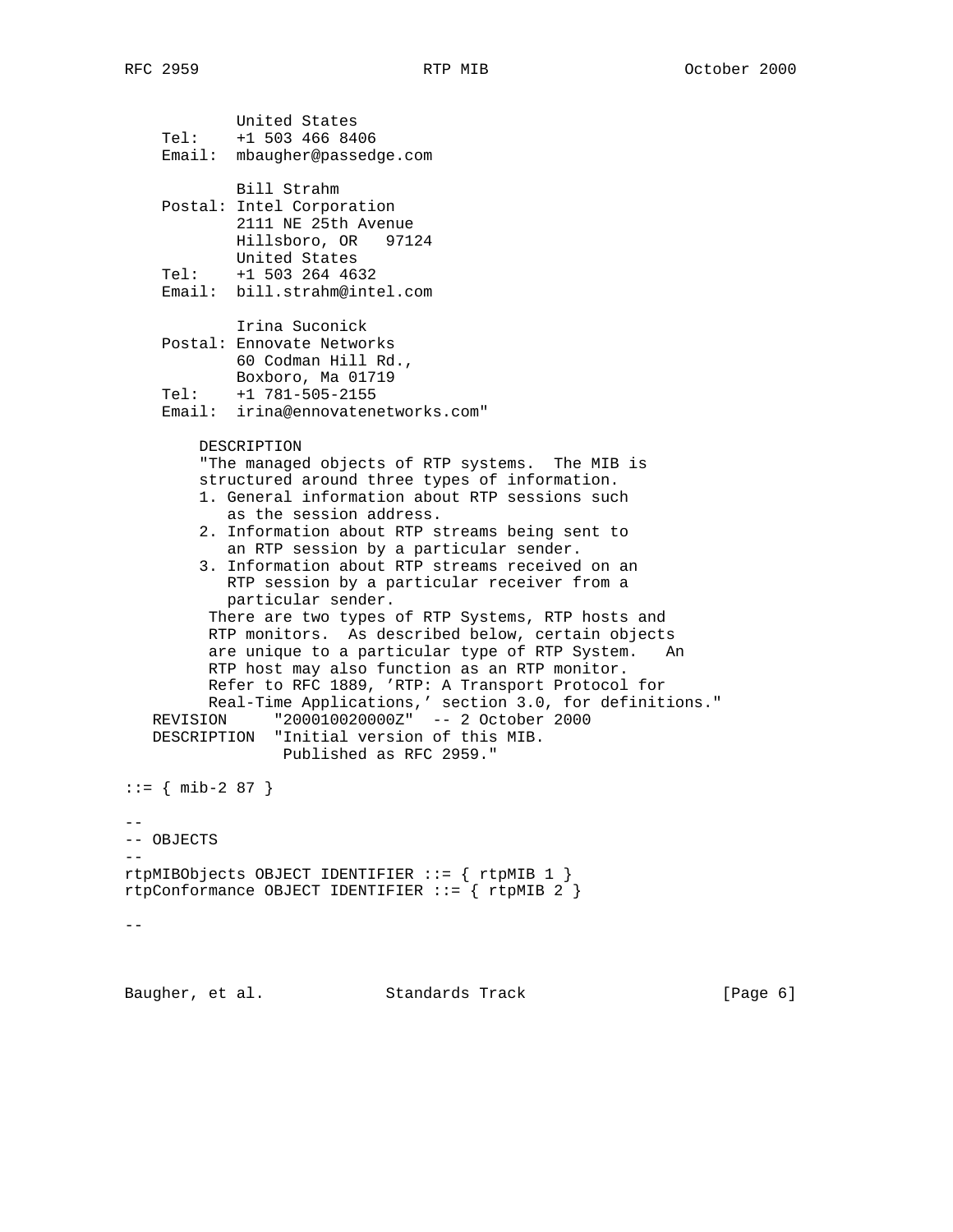```
-- SESSION NEW INDEX
--
rtpSessionNewIndex OBJECT-TYPE
    SYNTAX TestAndIncr
    MAX-ACCESS read-write<br>STATUS current
    STATUS
     DESCRIPTION
       "This object is used to assign values to rtpSessionIndex
       as described in 'Textual Conventions for SMIv2'. For an RTP
       system that supports the creation of rows, the network manager
       would read the object, and then write the value back in
       the Set that creates a new instance of rtpSessionEntry. If
       the Set fails with the code 'inconsistentValue,' then the
       process must be repeated; If the Set succeeds, then the object
        is incremented, and the new instance is created according to
       the manager's directions. However, if the RTP agent is not
       acting as a monitor, only the RTP agent may create conceptual
       rows in the RTP session table."
    ::= { rtpMIBObjects 1 }
--
-- SESSION INVERSE TABLE
-rtpSessionInverseTable OBJECT-TYPE
   SYNTAX SEQUENCE OF RtpSessionInverseEntry<br>MAX-ACCESS not-accessible
                not-accessible
     STATUS current
     DESCRIPTION
       "Maps rtpSessionDomain, rtpSessionRemAddr, and rtpSessionLocAddr
       TAddress pairs to one or more rtpSessionIndex values, each
       describing a row in the rtpSessionTable. This makes it possible
       to retrieve the row(s) in the rtpSessionTable corresponding to a
       given session without having to walk the entire (potentially
        large) table."
     ::= { rtpMIBObjects 2 }
rtpSessionInverseEntry OBJECT-TYPE
     SYNTAX RtpSessionInverseEntry
MAX-ACCESS not-accessible
 STATUS current
     DESCRIPTION
       "Each entry corresponds to exactly one entry in the
       rtpSessionTable - the entry containing the tuple,
        rtpSessionDomain, rtpSessionRemAddr, rtpSessionLocAddr
        and rtpSessionIndex."
     INDEX { rtpSessionDomain, rtpSessionRemAddr, rtpSessionLocAddr,
            rtpSessionIndex }
     ::= { rtpSessionInverseTable 1 }
```
Baugher, et al. Standards Track [Page 7]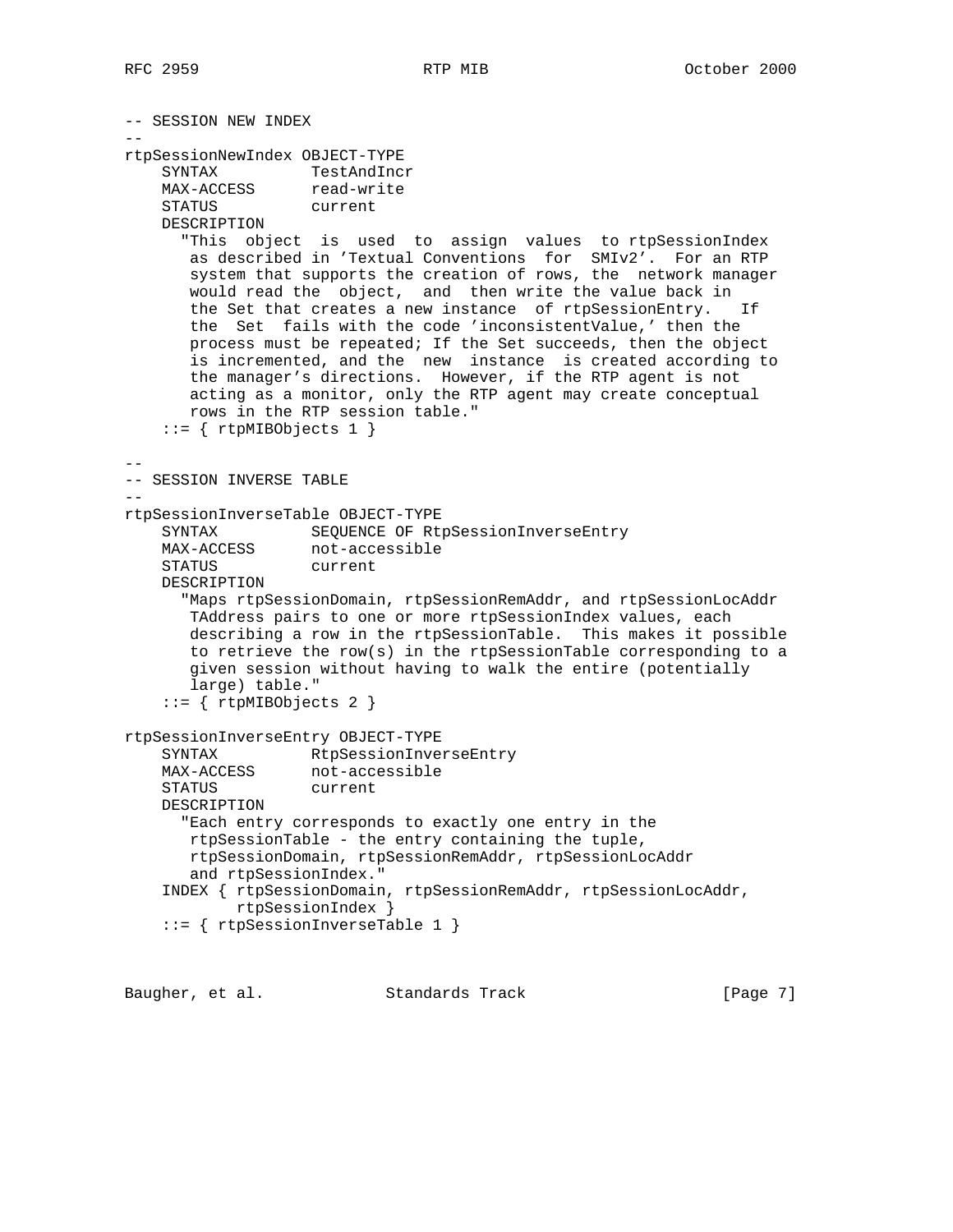```
RtpSessionInverseEntry ::= SEQUENCE {
        rtpSessionInverseStartTime TimeStamp
 }
rtpSessionInverseStartTime OBJECT-TYPE
 SYNTAX TimeStamp
MAX-ACCESS read-only
    STATUS current
    DESCRIPTION
      "The value of SysUpTime at the time that this row was
       created."
     ::= { rtpSessionInverseEntry 1 }
--- SESSION TABLE
--
rtpSessionTable OBJECT-TYPE
    SYNTAX SEQUENCE OF RtpSessionEntry
    MAX-ACCESS not-accessible
    STATUS current
    DESCRIPTION
          "There's one entry in rtpSessionTable for each RTP session
          on which packets are being sent, received, and/or
          monitored."
     ::= { rtpMIBObjects 3 }
rtpSessionEntry OBJECT-TYPE
    SYNTAX CONSIDERS RtpSessionEntry
   MAX-ACCESS not-accessible<br>STATUS current
   STATUS
    DESCRIPTION
       "Data in rtpSessionTable uniquely identify an RTP session. A
       host RTP agent MUST create a read-only row for each session to
       which packets are being sent or received. Rows MUST be created
       by the RTP Agent at the start of a session when one or more
       senders or receivers are observed. Rows created by an RTP agent
       MUST be deleted when the session is over and there are no
       rtpRcvrEntry and no rtpSenderEntry for this session. An RTP
       session SHOULD be monitored to create management information on
       all RTP streams being sent or received when the
       rtpSessionMonitor has the TruthValue of 'true(1)'. An RTP
       monitor SHOULD permit row creation with the side effect of
       causing the RTP System to join the multicast session for the
       purposes of gathering management information (additional
       conceptual rows are created in the rtpRcvrTable and
       rtpSenderTable). Thus, rtpSessionTable rows SHOULD be created
       for RTP session monitoring purposes. Rows created by a
       management application SHOULD be deleted via SNMP operations by
```
Baugher, et al. Standards Track [Page 8]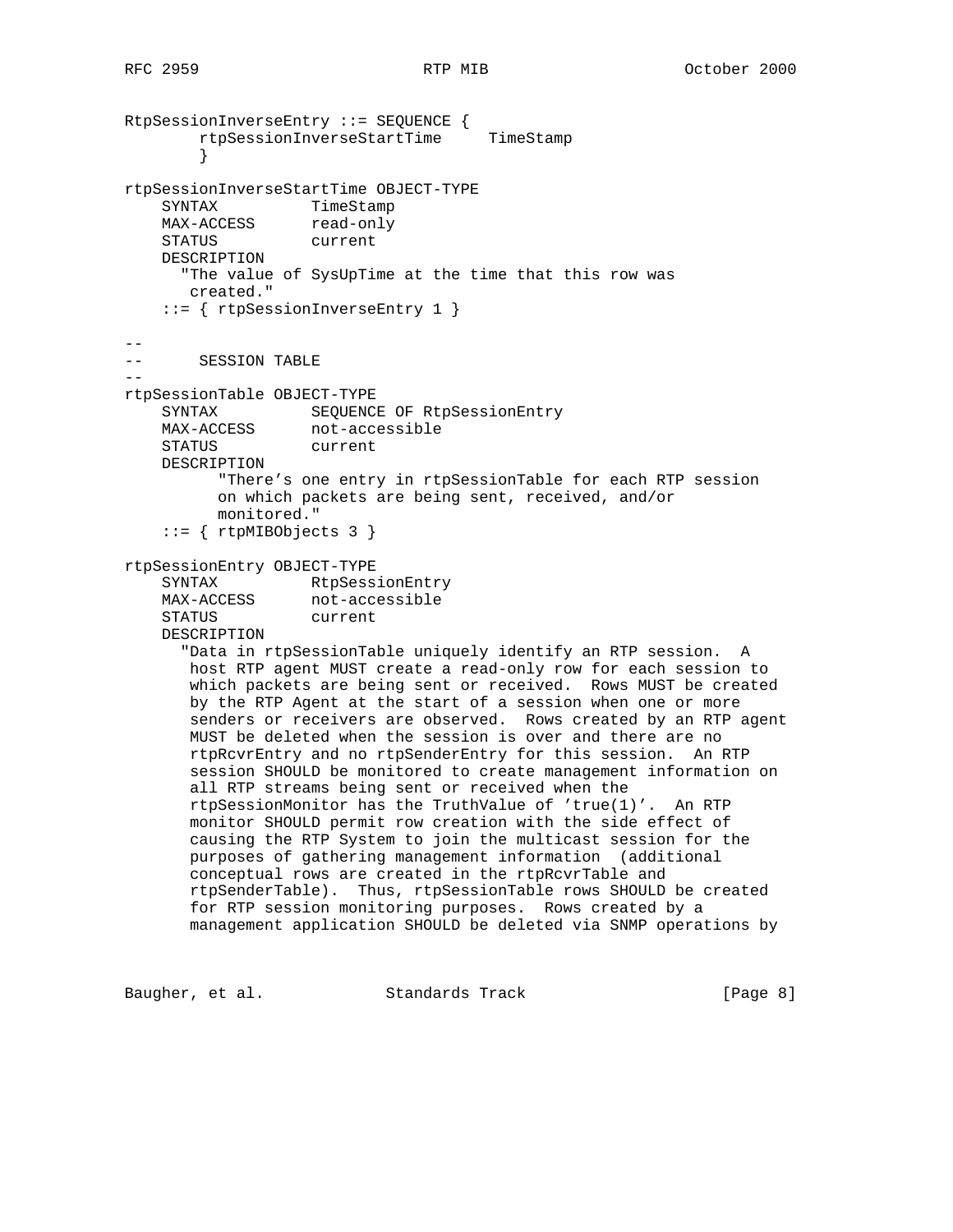management applications. Rows created by management operations are deleted by management operations by setting rtpSessionRowStatus to 'destroy(6)'." INDEX { rtpSessionIndex }  $::=$  { rtpSessionTable 1 } RtpSessionEntry ::= SEQUENCE { rtpSessionIndex Integer32, rtpSessionDomain TDomain, rtpSessionRemAddr TAddress, rtpSessionLocAddr TAddress, rtpSessionIfIndex InterfaceIndex, rtpSessionSenderJoins Counter32, rtpSessionReceiverJoins Counter32, rtpSessionByes Counter32, rtpSessionStartTime TimeStamp, rtpSessionMonitor TruthValue, rtpSessionRowStatus RowStatus } rtpSessionIndex OBJECT-TYPE SYNTAX Integer32 (1..2147483647) MAX-ACCESS not-accessible STATUS current DESCRIPTION "The index of the conceptual row which is for SNMP purposes only and has no relation to any protocol value. There is no requirement that these rows are created or maintained sequentially." ::= { rtpSessionEntry 1 } rtpSessionDomain OBJECT-TYPE SYNTAX TDomain MAX-ACCESS read-create SINIAA<br>MAX-ACCESS read-cre<br>STATUS current DESCRIPTION "The transport-layer protocol used for sending or receiving the stream of RTP data packets on this session. Cannot be changed if rtpSessionRowStatus is 'active'." ::= { rtpSessionEntry 2 } rtpSessionRemAddr OBJECT-TYPE SYNTAX TAddress MAX-ACCESS read-create STATUS current DESCRIPTION "The address to which RTP packets are sent by the RTP system. In an IP multicast RTP session, this is the single address used

Baugher, et al. Standards Track [Page 9]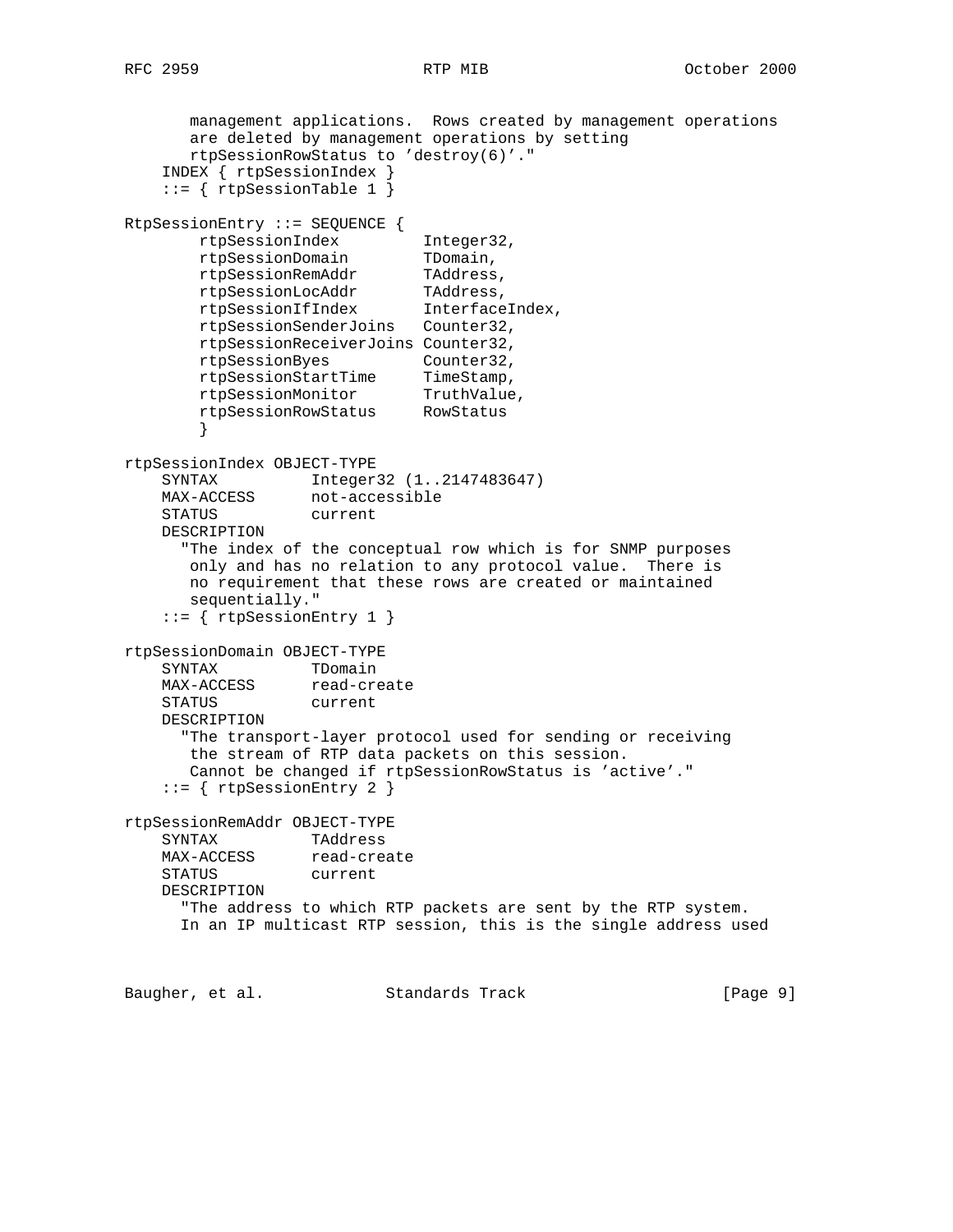by all senders and receivers of RTP session data. In a unicast RTP session this is the unicast address of the remote RTP system. 'The destination address pair may be common for all participants, as in the case of IP multicast, or may be different for each, as in the case of individual unicast network address pairs.' See RFC 1889, 'RTP: A Transport Protocol for Real-Time Applications,' sec. 3. The transport service is identified by rtpSessionDomain. For snmpUDPDomain, this is an IP address and even-numbered UDP Port with the RTCP being sent on the next higher odd-numbered port, see RFC 1889, sec. 5." ::= { rtpSessionEntry 3 } rtpSessionLocAddr OBJECT-TYPE SYNTAX TAddress SINIAM<br>MAX-ACCESS STATUS current DESCRIPTION "The local address used by the RTP system. In an IP multicast RTP session, rtpSessionRemAddr will be the same IP multicast address as rtpSessionLocAddr. In a unicast RTP session, rtpSessionRemAddr and rtpSessionLocAddr will have different unicast addresses. See RFC 1889, 'RTP: A Transport Protocol for Real-Time Applications,' sec. 3. The transport service is identified by rtpSessionDomain. For snmpUDPDomain, this is an IP address and even-numbered UDP Port with the RTCP being sent on the next higher odd-numbered port, see RFC 1889, sec. 5."  $::=$  { rtpSessionEntry 4 } rtpSessionIfIndex OBJECT-TYPE SYNTAX InterfaceIndex<br>MAX-ACCESS read-create read-create STATUS current DESCRIPTION "The ifIndex value is set to the corresponding value from IF-MIB (See RFC 2233, 'The Interfaces Group MIB using SMIv2'). This is the interface that the RTP stream is being sent to or received from, or in the case of an RTP Monitor the interface that RTCP packets will be received on. Cannot be changed if rtpSessionRowStatus is 'active'." ::= { rtpSessionEntry 5 } rtpSessionSenderJoins OBJECT-TYPE SYNTAX Counter32 MAX-ACCESS read-only STATUS current DESCRIPTION "The number of senders that have been observed to have joined the session since this conceptual row was created

Baugher, et al. Standards Track [Page 10]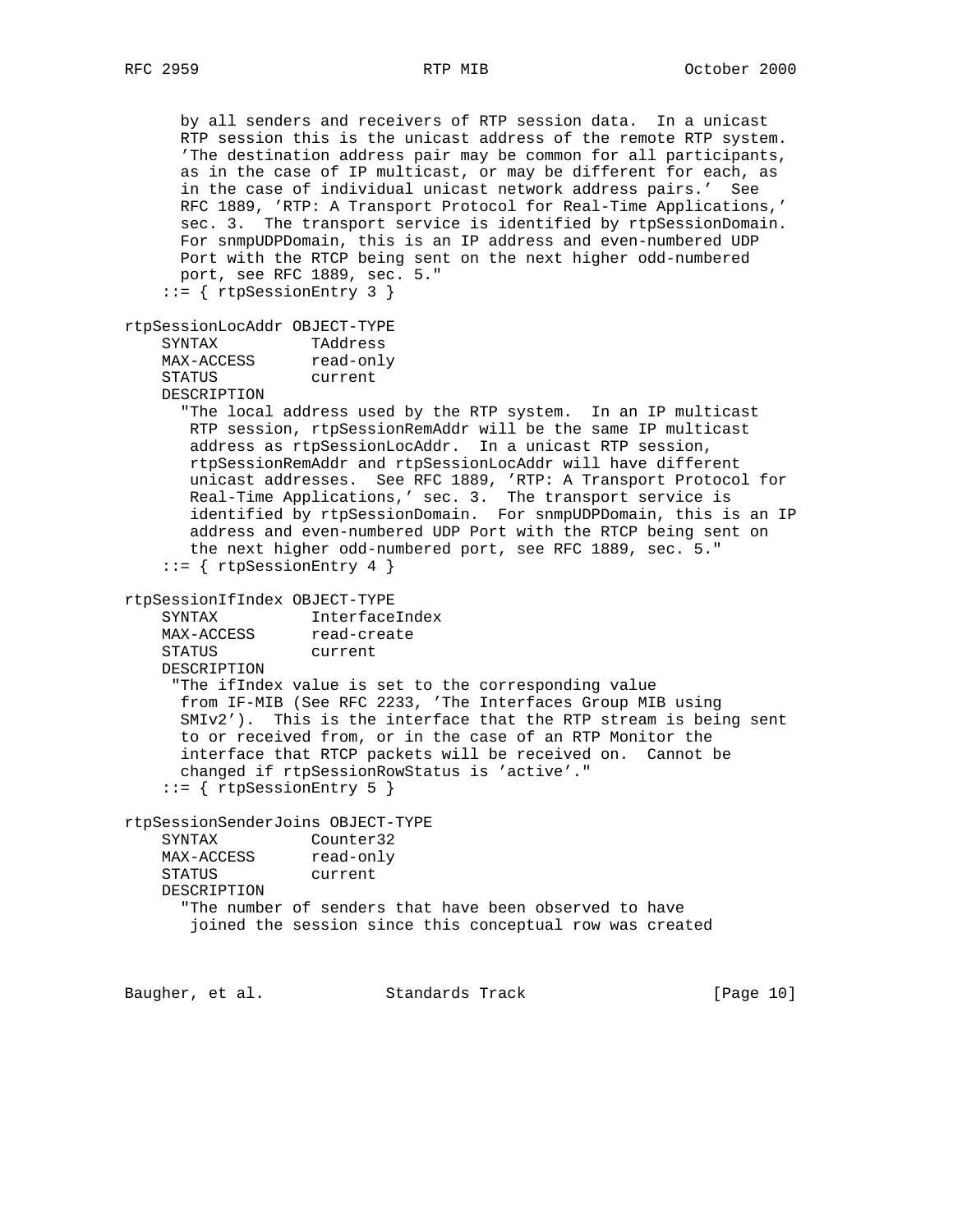```
 (rtpSessionStartTime). A sender 'joins' an RTP
       session by sending to it. Senders that leave and then
       re-join following an RTCP BYE (see RFC 1889, 'RTP: A
       Transport Protocol for Real-Time Applications,' sec. 6.6)
       or session timeout may be counted twice. Every time a new
       RTP sender is detected either using RTP or RTCP, this counter
       is incremented."
    ::= { rtpSessionEntry 6 }
rtpSessionReceiverJoins OBJECT-TYPE
   SYNTAX Counter32<br>MAX-ACCESS read-only
   SYNIAA<br>MAX-ACCESS
    STATUS current
    DESCRIPTION
      "The number of receivers that have been been observed to
       have joined this session since this conceptual row was
       created (rtpSessionStartTime). A receiver 'joins' an RTP
       session by sending RTCP Receiver Reports to the session.
       Receivers that leave and then re-join following an RTCP BYE
       (see RFC 1889, 'RTP: A Transport Protocol for Real-Time
       Applications,' sec. 6.6) or session timeout may be counted
       twice."
     ::= { rtpSessionEntry 7 }
rtpSessionByes OBJECT-TYPE
    SYNTAX Counter32
   MAX-ACCESS read-only
    STATUS current
    DESCRIPTION
      "A count of RTCP BYE (see RFC 1889, 'RTP: A Transport
       Protocol for Real-Time Applications,' sec. 6.6) messages
       received by this entity."
     ::= { rtpSessionEntry 8 }
rtpSessionStartTime OBJECT-TYPE
   SYNTAX TimeStamp
MAX-ACCESS read-only
 STATUS current
    DESCRIPTION
      "The value of SysUpTime at the time that this row was
       created."
     ::= { rtpSessionEntry 9 }
rtpSessionMonitor OBJECT-TYPE
    SYNTAX TruthValue
   MAX-ACCESS read-only
    STATUS current
    DESCRIPTION
```
Baugher, et al. Standards Track [Page 11]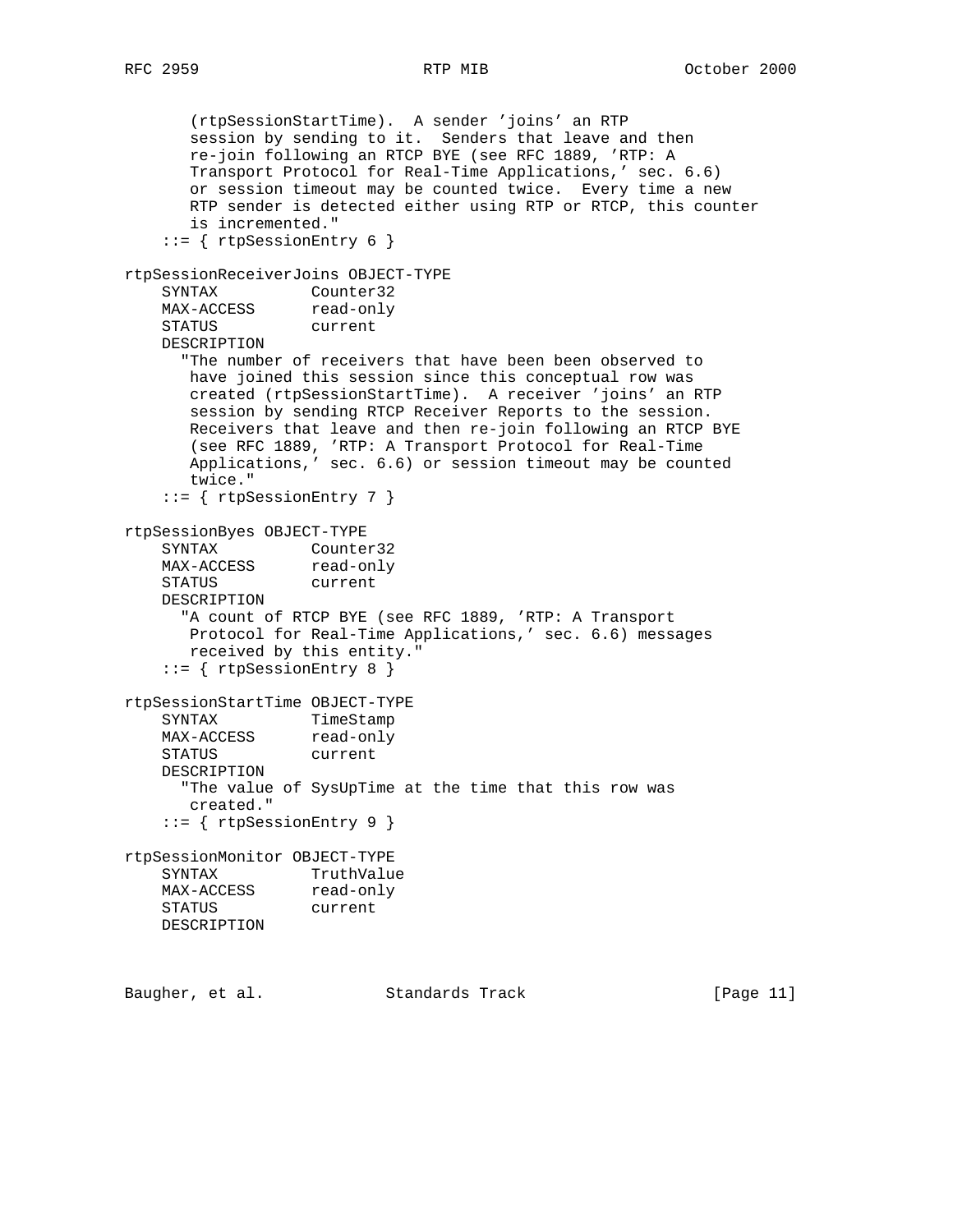```
 "Boolean, Set to 'true(1)' if remote senders or receivers in
       addition to the local RTP System are to be monitored using RTCP.
       RTP Monitors MUST initialize to 'true(1)' and RTP Hosts SHOULD
       initialize this 'false(2)'. Note that because 'host monitor'
       systems are receiving RTCP from their remote participants they
       MUST set this value to 'true(1)'."
     ::= { rtpSessionEntry 10 }
rtpSessionRowStatus OBJECT-TYPE
    SYNTAX RowStatus
MAX-ACCESS read-create
 STATUS current
    DESCRIPTION
      "Value of 'active' when RTP or RTCP messages are being
       sent or received by an RTP System. A newly-created
       conceptual row must have the all read-create objects
       initialized before becoming 'active'.
       A conceptual row that is in the 'notReady' or 'notInService'
       state MAY be removed after 5 minutes."
     ::= { rtpSessionEntry 11 }
--
-- SENDER INVERSE TABLE
--
rtpSenderInverseTable OBJECT-TYPE
 SYNTAX SEQUENCE OF RtpSenderInverseEntry
MAX-ACCESS not-accessible
    STATUS current
    DESCRIPTION
       "Maps rtpSenderAddr, rtpSessionIndex, to the rtpSenderSSRC
       index of the rtpSenderTable. This table allows management
       applications to find entries sorted by rtpSenderAddr rather than
       sorted by rtpSessionIndex. Given the rtpSessionDomain and
       rtpSenderAddr, a set of rtpSessionIndex and rtpSenderSSRC values
       can be returned from a tree walk. When rtpSessionIndex is
       specified in the SNMP Get-Next operations, one or more
       rtpSenderSSRC values may be returned."
    ::= { rtpMIBObjects 4 }
rtpSenderInverseEntry OBJECT-TYPE
    SYNTAX RtpSenderInverseEntry
   MAX-ACCESS not-accessible
    STATUS current
    DESCRIPTION
      "Each entry corresponds to exactly one entry in the
       rtpSenderTable - the entry containing the index pair,
       rtpSessionIndex, rtpSenderSSRC."
     INDEX { rtpSessionDomain, rtpSenderAddr, rtpSessionIndex,
```
Baugher, et al. Standards Track [Page 12]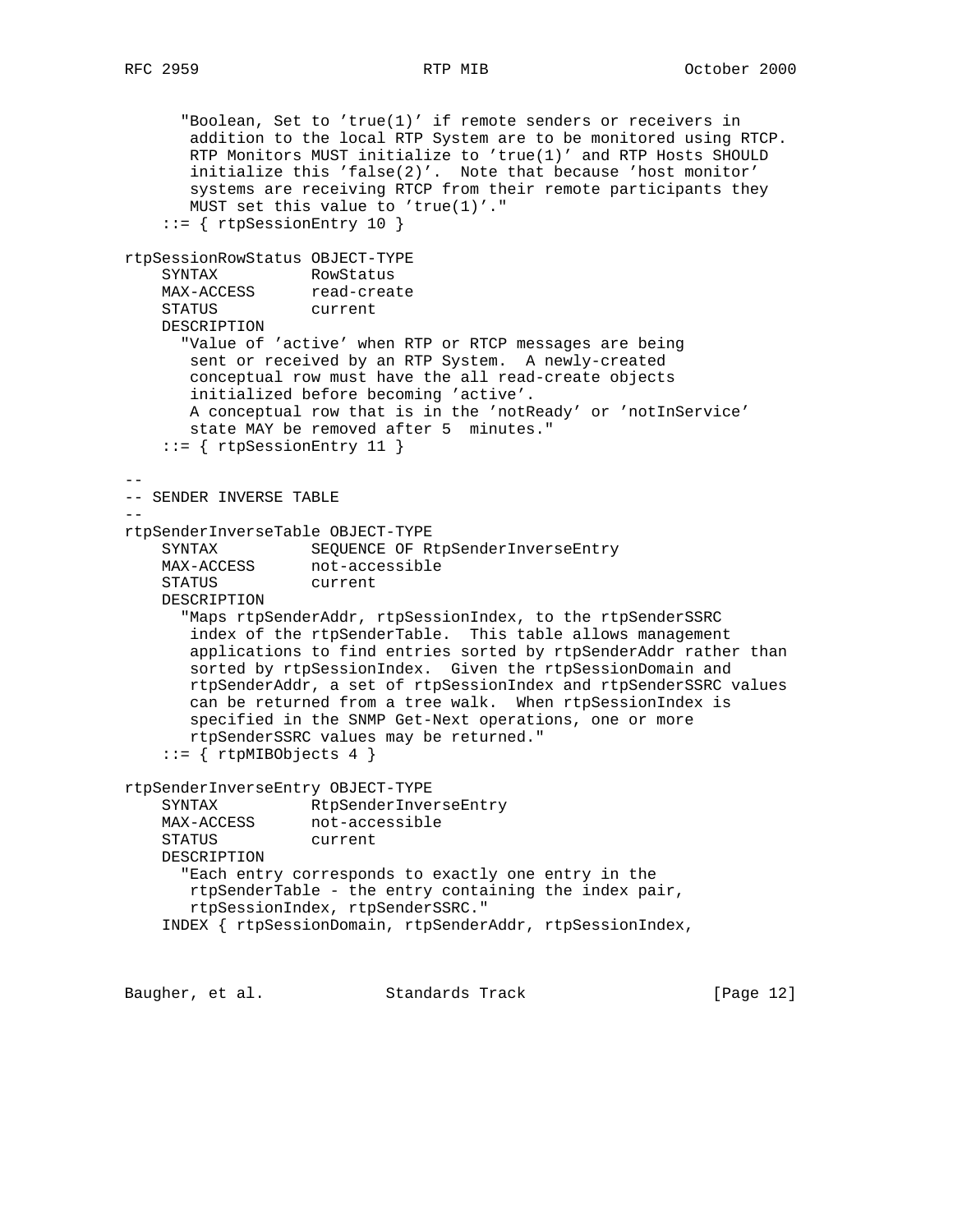```
 rtpSenderSSRC }
     ::= { rtpSenderInverseTable 1 }
RtpSenderInverseEntry ::= SEQUENCE {
         rtpSenderInverseStartTime TimeStamp
         }
rtpSenderInverseStartTime OBJECT-TYPE
 SYNTAX TimeStamp
MAX-ACCESS read-only
 STATUS current
     DESCRIPTION
      "The value of SysUpTime at the time that this row was
       created."
     ::= { rtpSenderInverseEntry 1 }
--
-- SENDERS TABLE
-rtpSenderTable OBJECT-TYPE
    SYNTAX SEQUENCE OF RtpSenderEntry
    MAX-ACCESS not-accessible
    STATUS current
    DESCRIPTION
       "Table of information about a sender or senders to an RTP
       Session. RTP sending hosts MUST have an entry in this table
       for each stream being sent. RTP receiving hosts MAY have an
       entry in this table for each sending stream being received by
       this host. RTP monitors MUST create an entry for each observed
       sender to a multicast RTP Session as a side-effect when a
       conceptual row in the rtpSessionTable is made 'active' by a
       manager."
    ::= { rtpMIBObjects 5 }
rtpSenderEntry OBJECT-TYPE
    SYNTAX RtpSenderEntry<br>MAX-ACCESS not-accessible
   SYNIAA<br>MAX-ACCESS
     STATUS current
     DESCRIPTION
       "Each entry contains information from a single RTP Sender
       Synchronization Source (SSRC, see RFC 1889 'RTP: A Transport
       Protocol for Real-Time Applications' sec.6). The session is
       identified to the the SNMP entity by rtpSessionIndex.
       Rows are removed by the RTP agent when a BYE is received
       from the sender or when the sender times out (see RFC
       1889, Sec. 6.2.1) or when the rtpSessionEntry is deleted."
     INDEX { rtpSessionIndex, rtpSenderSSRC }
     ::= { rtpSenderTable 1 }
```
Baugher, et al. Standards Track [Page 13]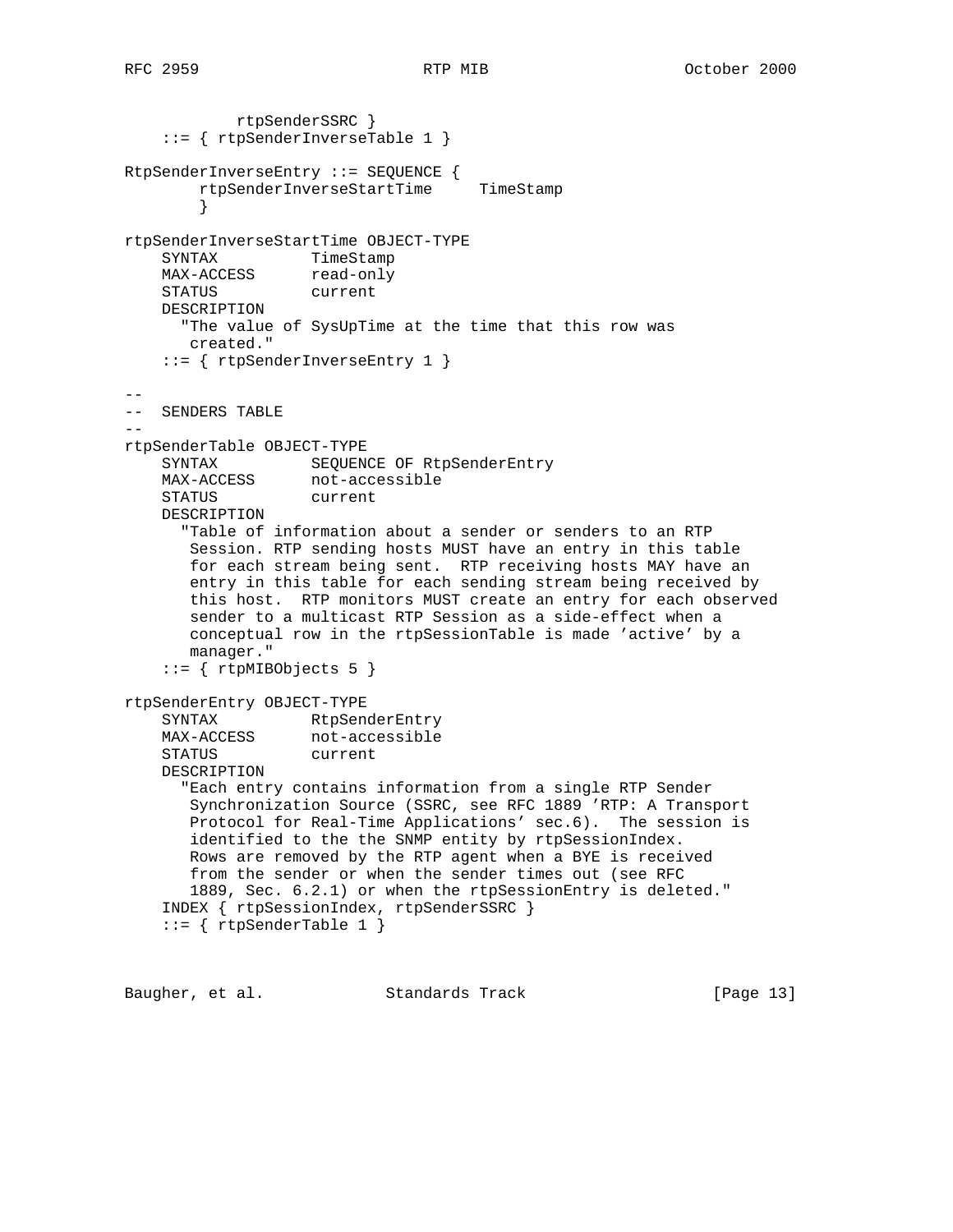```
RtpSenderEntry ::= SEQUENCE {
 rtpSenderSSRC Unsigned32,
 rtpSenderCNAME Utf8String,
rtpSenderAddr TAddress,
 rtpSenderPackets Counter64,
 rtpSenderOctets Counter64,
 rtpSenderTool Utf8String,
 rtpSenderSRs Counter32,
rtpSenderSRTime TimeStamp,
rtpSenderPT INTEGER,
 rtpSenderStartTime TimeStamp
 }
rtpSenderSSRC OBJECT-TYPE
    SYNTAX Unsigned32
MAX-ACCESS not-accessible
 STATUS current
    DESCRIPTION
     "The RTP SSRC, or synchronization source identifier of the
      sender. The RTP session address plus an SSRC uniquely
      identify a sender to an RTP session (see RFC 1889, 'RTP: A
      Transport Protocol for Real-Time Applications' sec.3)."
   ::= { rtpSenderEntry 1 }
rtpSenderCNAME OBJECT-TYPE
 SYNTAX Utf8String
MAX-ACCESS read-only
    STATUS current
    DESCRIPTION
     "The RTP canonical name of the sender."
    ::= { rtpSenderEntry 2 }
rtpSenderAddr OBJECT-TYPE
    SYNTAX TAddress
MAX-ACCESS read-only
 STATUS current
    DESCRIPTION
     "The unicast transport source address of the sender. In the
      case of an RTP Monitor this address is the address that the
      sender is using to send its RTCP Sender Reports."
    ::= { rtpSenderEntry 3 }
rtpSenderPackets OBJECT-TYPE
    SYNTAX Counter64
MAX-ACCESS read-only
 STATUS current
    DESCRIPTION
      "Count of RTP packets sent by this sender, or observed by
Baugher, et al. Standards Track [Page 14]
```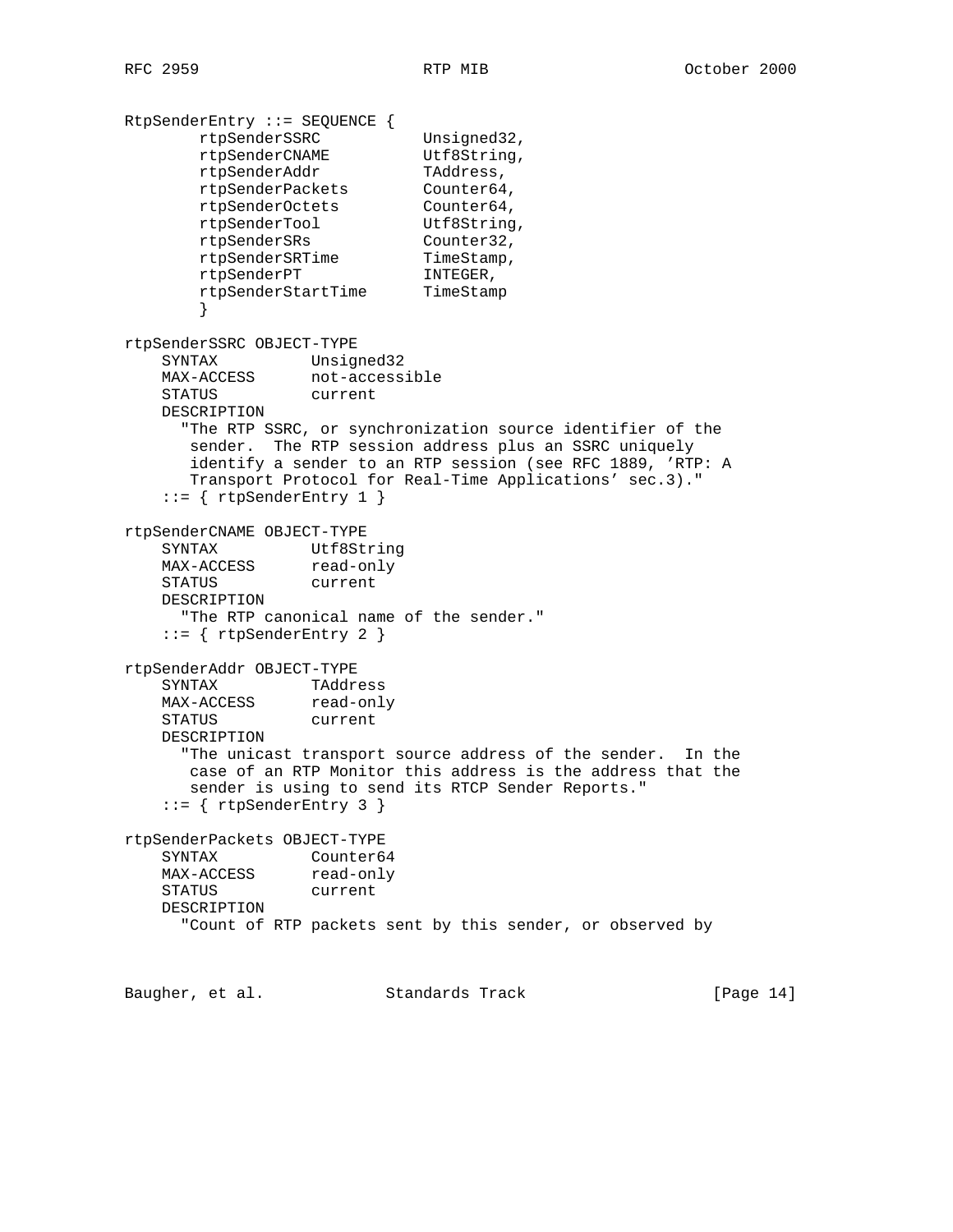```
 an RTP monitor, since rtpSenderStartTime."
   ::= { rtpSenderEntry 4 }
rtpSenderOctets OBJECT-TYPE
SYNTAX Counter64
MAX-ACCESS read-only
    STATUS current
    DESCRIPTION
      "Count of non-header RTP octets sent by this sender, or observed
     by an RTP monitor, since rtpSenderStartTime."
   ::= { rtpSenderEntry 5 }
rtpSenderTool OBJECT-TYPE
   SYNTAX Utf8String (SIZE(0..127))
   SINIAA<br>MAX-ACCESS read-only
    STATUS current
    DESCRIPTION
      "Name of the application program source of the stream."
   ::= { rtpSenderEntry 6 }
rtpSenderSRs OBJECT-TYPE
    SYNTAX Counter32
   MAX-ACCESS read-only
    STATUS current
    DESCRIPTION
      "A count of the number of RTCP Sender Reports that have
       been sent from this sender, or observed if the RTP entity
       is a monitor, since rtpSenderStartTime."
   ::= { rtpSenderEntry 7 }
rtpSenderSRTime OBJECT-TYPE
    SYNTAX TimeStamp
   MAX-ACCESS read-only
    STATUS current
    DESCRIPTION
      "rtpSenderSRTime is the value of SysUpTime at the time that
       the last SR was received from this sender, in the case of a
       monitor or receiving host. Or sent by this sender, in the
       case of a sending host."
    ::= { rtpSenderEntry 8 }
rtpSenderPT OBJECT-TYPE
   SYNTAX INTEGER (0..127)MAX-ACCESS read-only
    STATUS current
    DESCRIPTION
      "Payload type from the RTP header of the most recently received
      RTP Packet (see RFC 1889, 'RTP: A Transport Protocol for
```
Baugher, et al. Standards Track [Page 15]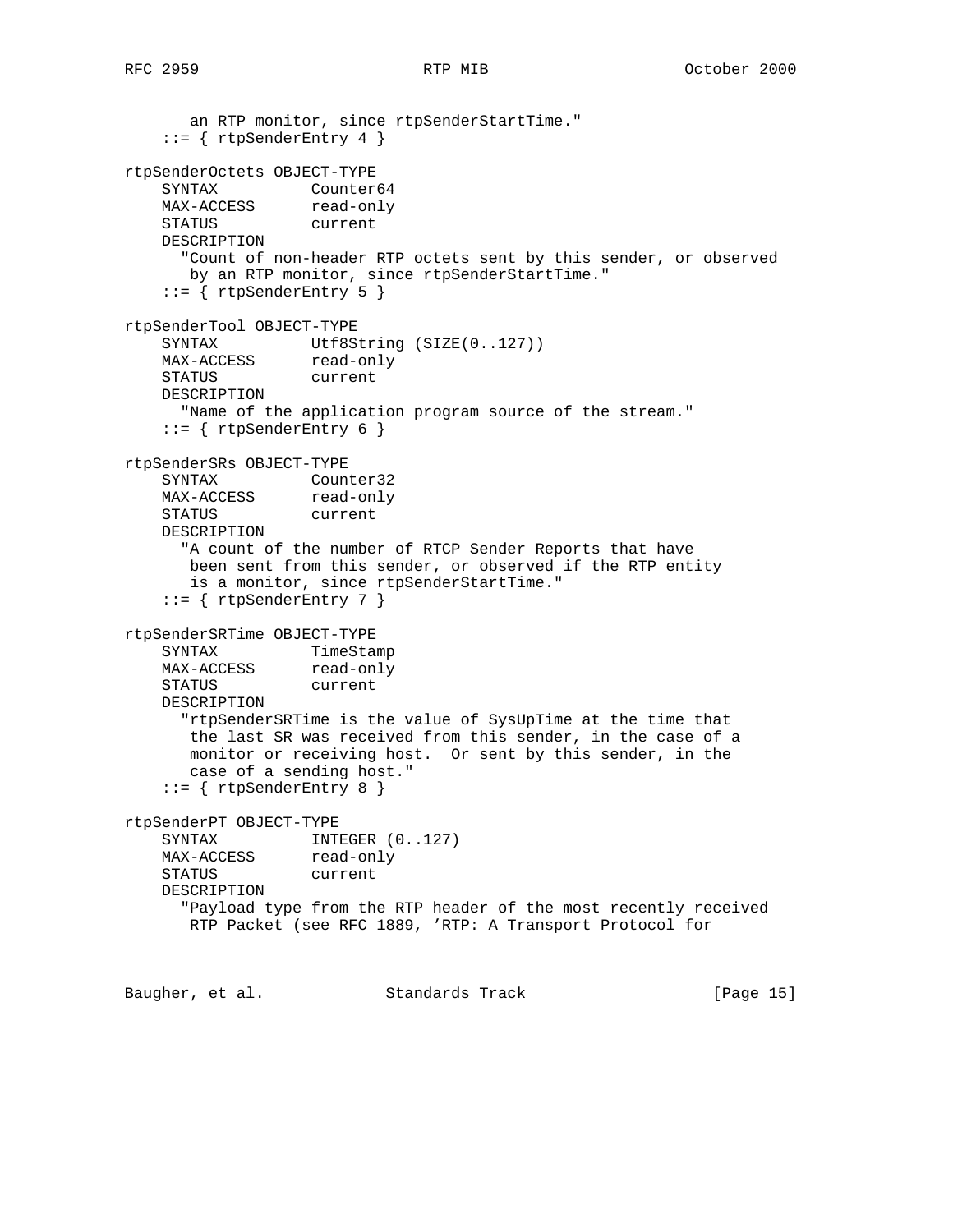```
 Real-Time Applications' sec. 5)."
    ::= { rtpSenderEntry 9 }
rtpSenderStartTime OBJECT-TYPE
SYNTAX TimeStamp
MAX-ACCESS read-only
    STATUS current
    DESCRIPTION
      "The value of SysUpTime at the time that this row was
       created."
   ::= { rtpSenderEntry 10 }
--
-- RECEIVER INVERSE TABLE
--
rtpRcvrInverseTable OBJECT-TYPE
    SYNTAX SEQUENCE OF RtpRcvrInverseEntry
MAX-ACCESS not-accessible
 STATUS current
    DESCRIPTION
      "Maps rtpRcvrAddr and rtpSessionIndex to the rtpRcvrSRCSSRC and
       rtpRcvrSSRC indexes of the rtpRcvrTable. This table allows
       management applications to find entries sorted by rtpRcvrAddr
       rather than by rtpSessionIndex. Given rtpSessionDomain and
       rtpRcvrAddr, a set of rtpSessionIndex, rtpRcvrSRCSSRC, and
       rtpRcvrSSRC values can be returned from a tree walk. When
       rtpSessionIndex is specified in SNMP Get-Next operations, one or
       more rtpRcvrSRCSSRC and rtpRcvrSSRC pairs may be returned."
    ::= { rtpMIBObjects 6 }
rtpRcvrInverseEntry OBJECT-TYPE
    SYNTAX RtpRcvrInverseEntry
                 not-accessible
   MAX-ACCESS not-access<br>STATUS current
    DESCRIPTION
      "Each entry corresponds to exactly one entry in the
       rtpRcvrTable - the entry containing the index pair,
       rtpSessionIndex, rtpRcvrSSRC."
     INDEX { rtpSessionDomain, rtpRcvrAddr, rtpSessionIndex,
            rtpRcvrSRCSSRC, rtpRcvrSSRC }
     ::= { rtpRcvrInverseTable 1 }
RtpRcvrInverseEntry ::= SEQUENCE {
        rtpRcvrInverseStartTime TimeStamp
        }
rtpRcvrInverseStartTime OBJECT-TYPE
    SYNTAX TimeStamp
Baugher, et al. Standards Track [Page 16]
```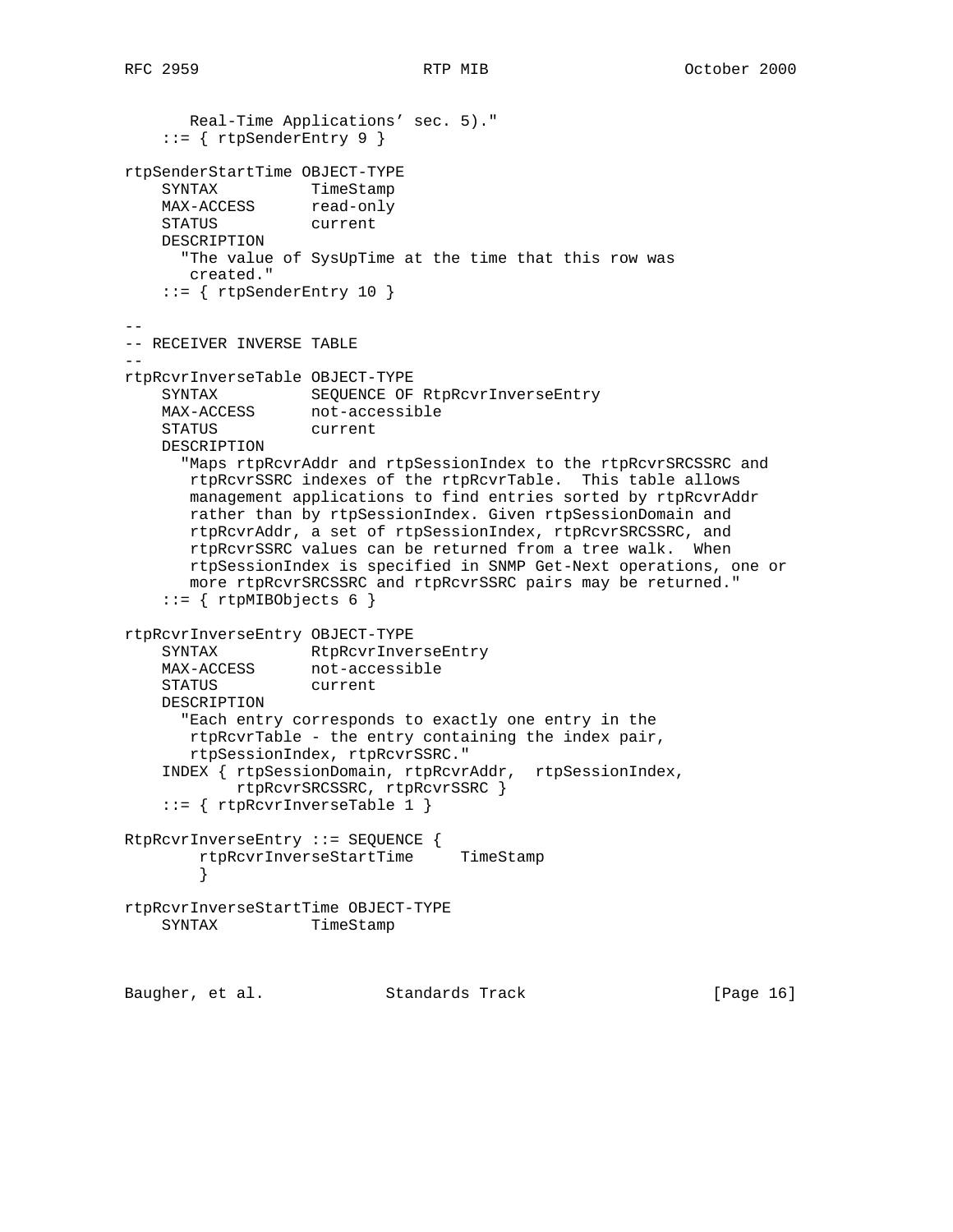MAX-ACCESS read-only STATUS current DESCRIPTION "The value of SysUpTime at the time that this row was created." ::= { rtpRcvrInverseEntry 1 } -- -- RECEIVERS TABLE - rtpRcvrTable OBJECT-TYPE SYNTAX SEQUENCE OF RtpRcvrEntry MAX-ACCESS not-accessible STATUS current DESCRIPTION "Table of information about a receiver or receivers of RTP session data. RTP hosts that receive RTP session packets MUST create an entry in this table for that receiver/sender pair. RTP hosts that send RTP session packets MAY create an entry in this table for each receiver to their stream using RTCP feedback from the RTP group. RTP monitors create an entry for each observed RTP session receiver as a side effect when a conceptual row in the rtpSessionTable is made 'active' by a manager."  $::=$  { rtpMIBObjects 7 } rtpRcvrEntry OBJECT-TYPE SYNTAX RtpRcvrEntry MAX-ACCESS not-accessible MAX-ACCESS not-acce<br>STATUS current DESCRIPTION "Each entry contains information from a single RTP Synchronization Source that is receiving packets from the sender identified by rtpRcvrSRCSSRC (SSRC, see RFC 1889, 'RTP: A Transport Protocol for Real-Time Applications' sec.6). The session is identified to the the RTP Agent entity by rtpSessionIndex. Rows are removed by the RTP agent when a BYE is received from the sender or when the sender times out (see RFC 1889, Sec. 6.2.1) or when the rtpSessionEntry is deleted." INDEX { rtpSessionIndex, rtpRcvrSRCSSRC, rtpRcvrSSRC }  $::=$  { rtpRcvrTable 1 } RtpRcvrEntry ::= SEQUENCE { rtpRcvrSRCSSRC Unsigned32, rtpRcvrSSRC Unsigned32, rtpRcvrCNAME Utf8String, rtpRcvrAddr TAddress,

Baugher, et al. Standards Track [Page 17]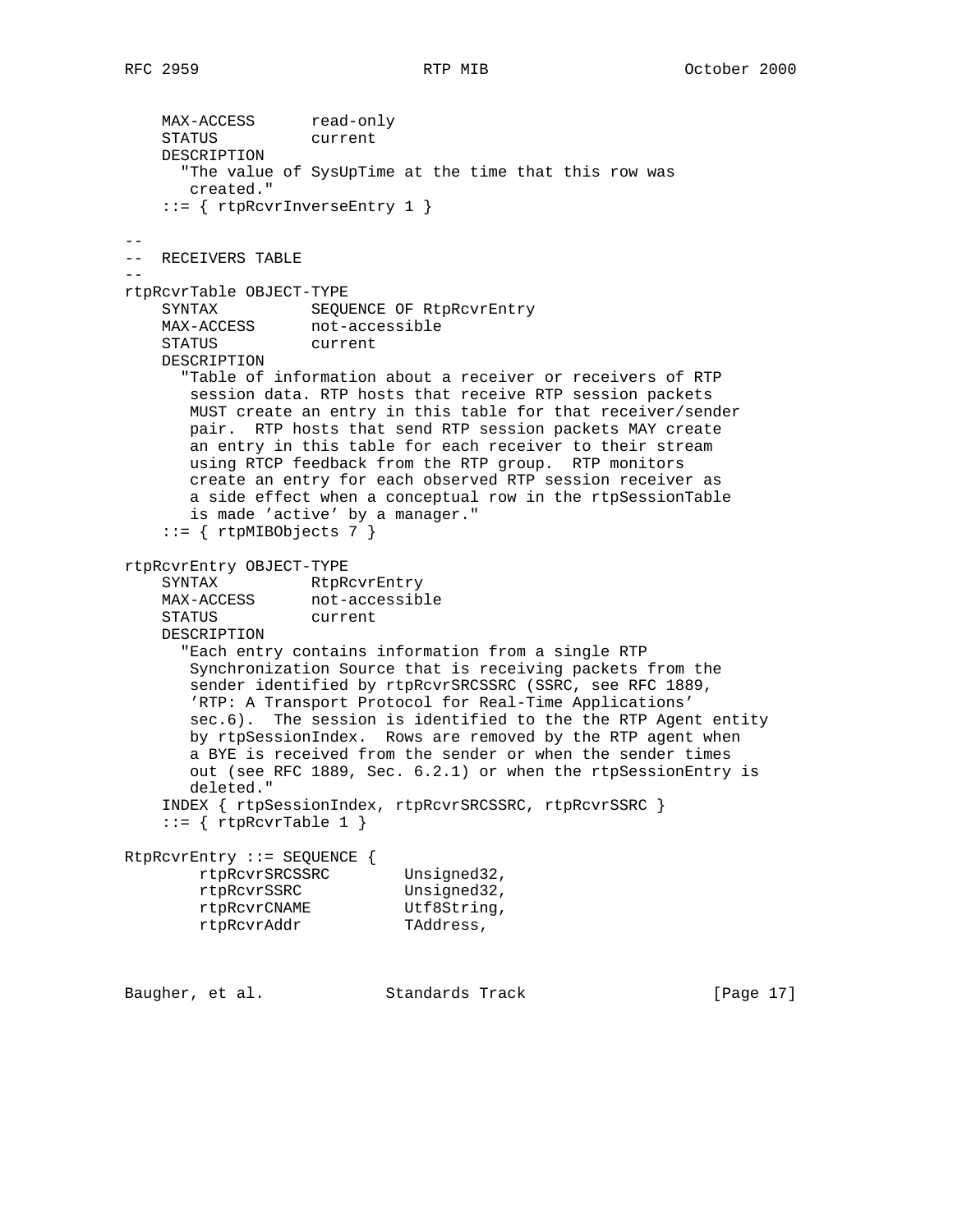rtpRcvrRTT Gauge32, rtpRcvrLostPackets Counter64, rtpRcvrJitter Gauge32, rtpRcvrTool Utf8String, rtpRcvrRRs Counter32, rtpRcvrRRTime TimeStamp, rtpRcvrPT INTEGER, rtpRcvrPackets Counter64, rtpRcvrOctets Counter64, rtpRcvrStartTime TimeStamp } rtpRcvrSRCSSRC OBJECT-TYPE SYNTAX Unsigned32 MAX-ACCESS not-accessible STATUS current DESCRIPTION "The RTP SSRC, or synchronization source identifier of the sender. The RTP session address plus an SSRC uniquely identify a sender or receiver of an RTP stream (see RFC 1889, 'RTP: A Transport Protocol for Real-Time Applications' sec.3)."  $::=$  { rtpRcvrEntry 1 } rtpRcvrSSRC OBJECT-TYPE SYNTAX Unsigned32 MAX-ACCESS not-accessible STATUS current DESCRIPTION "The RTP SSRC, or synchronization source identifier of the receiver. The RTP session address plus an SSRC uniquely identify a receiver of an RTP stream (see RFC 1889, 'RTP: A Transport Protocol for Real-Time Applications' sec.3)."  $::=$  { rtpRcvrEntry 2 } rtpRcvrCNAME OBJECT-TYPE SYNTAX Utf8String MAX-ACCESS read-only STATUS current DESCRIPTION "The RTP canonical name of the receiver."  $::=$  { rtpRcvrEntry 3 } rtpRcvrAddr OBJECT-TYPE SYNTAX TAddress MAX-ACCESS read-only STATUS current DESCRIPTION

Baugher, et al. Standards Track [Page 18]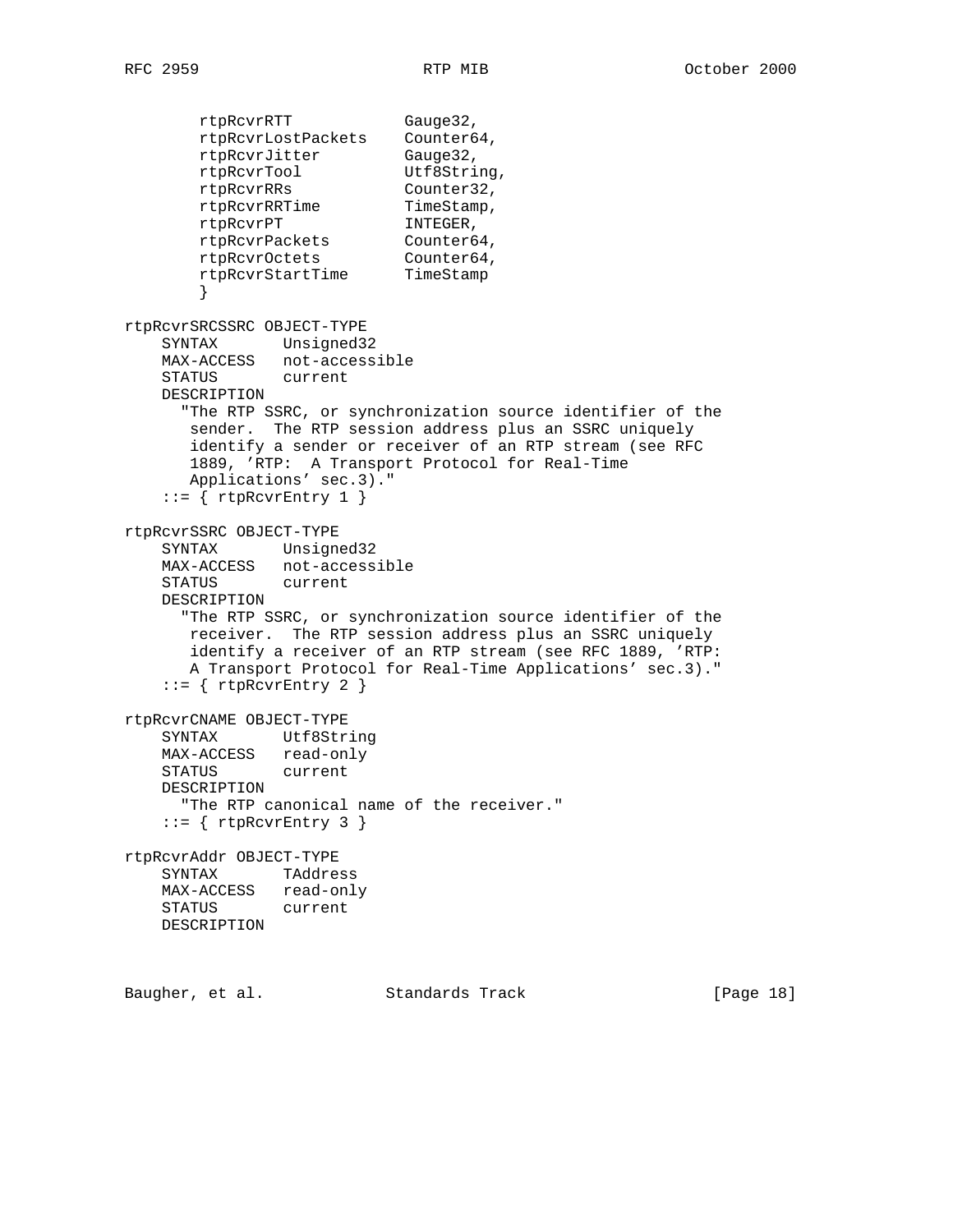"The unicast transport address on which the receiver is receiving RTP packets and/or RTCP Receiver Reports."  $::=$  { rtpRcvrEntry 4 } rtpRcvrRTT OBJECT-TYPE SYNTAX Gauge32 MAX-ACCESS read-only STATUS current DESCRIPTION "The round trip time measurement taken by the source of the RTP stream based on the algorithm described on sec. 6 of RFC 1889, 'RTP: A Transport Protocol for Real-Time Applications.' This algorithm can produce meaningful results when the RTP agent has the same clock as the stream sender (when the RTP monitor is also the sending host for the particular receiver). Otherwise, the entity should return 'noSuchInstance' in response to queries against rtpRcvrRTT."  $::=$  { rtpRcvrEntry 5 } rtpRcvrLostPackets OBJECT-TYPE SYNTAX Counter64 MAX-ACCESS read-only STATUS current DESCRIPTION "A count of RTP packets lost as observed by this receiver since rtpRcvrStartTime."  $::=$  { rtpRcvrEntry 6 } rtpRcvrJitter OBJECT-TYPE SYNTAX Gauge32 MAX-ACCESS read-only STATUS current DESCRIPTION "An estimate of delay variation as observed by this receiver. (see RFC 1889, 'RTP: A Transport Protocol for Real-Time Applications' sec.6.3.1 and A.8)."  $::=$  { rtpRcvrEntry 7 } rtpRcvrTool OBJECT-TYPE SYNTAX Utf8String (SIZE(0..127)) MAX-ACCESS read-only STATUS current DESCRIPTION "Name of the application program source of the stream."  $::=$  { rtpRcvrEntry 8 } rtpRcvrRRs OBJECT-TYPE SYNTAX Counter32

Baugher, et al. Standards Track [Page 19]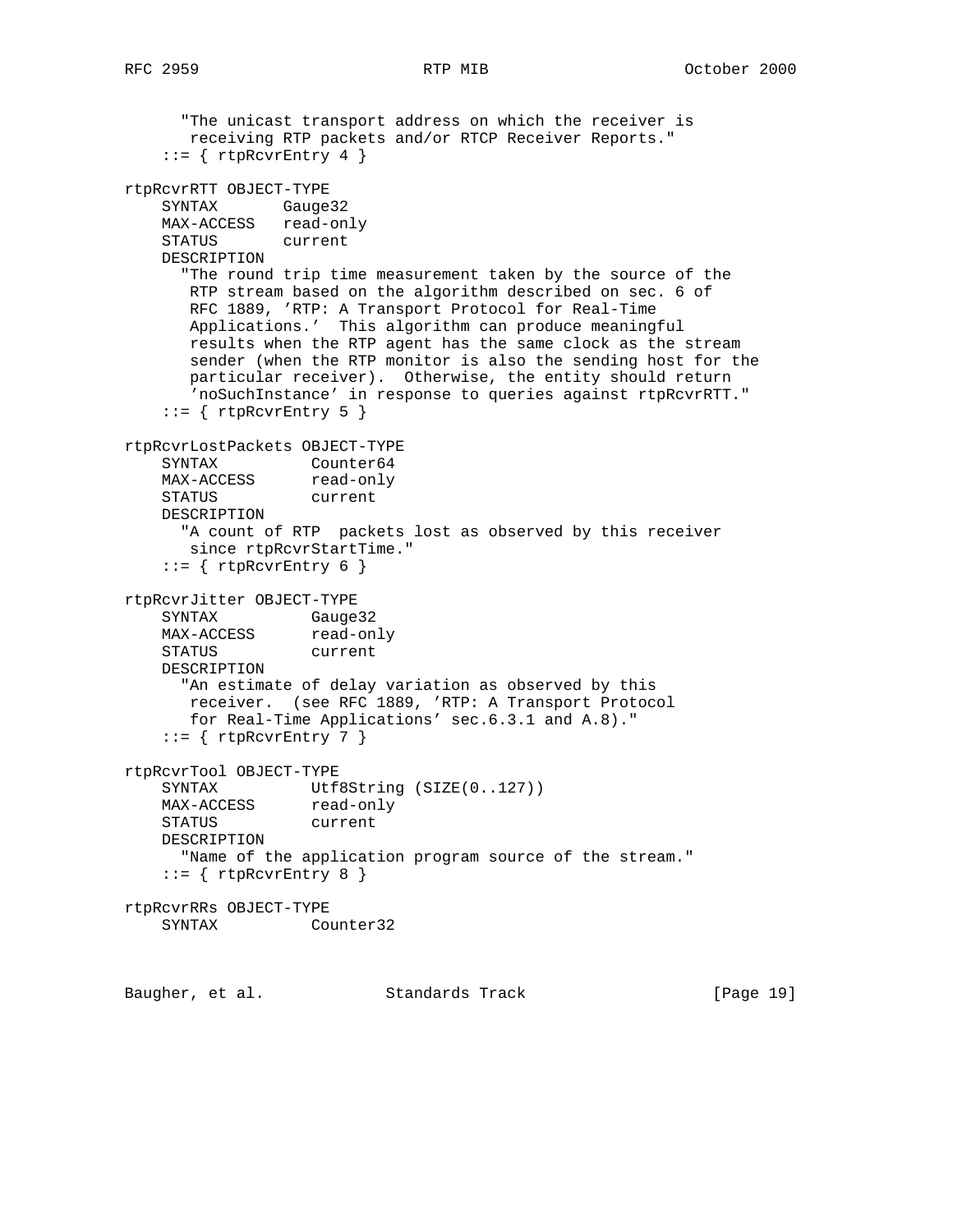MAX-ACCESS read-only STATUS current DESCRIPTION "A count of the number of RTCP Receiver Reports that have been sent from this receiver, or observed if the RTP entity is a monitor, since rtpRcvrStartTime."  $::=$  { rtpRcvrEntry 9 } rtpRcvrRRTime OBJECT-TYPE SYNTAX TimeStamp MAX-ACCESS read-only STATUS current DESCRIPTION "rtpRcvrRRTime is the value of SysUpTime at the time that the last RTCP Receiver Report was received from this receiver, in the case of a monitor or RR receiver (the RTP Sender). It is the value of SysUpTime at the time that the last RR was sent by this receiver in the case of an RTP receiver sending the RR."  $::=$  { rtpRcvrEntry 10 } rtpRcvrPT OBJECT-TYPE SYNTAX INTEGER  $(0..127)$ MAX-ACCESS read-only STATUS current DESCRIPTION "Static or dynamic payload type from the RTP header (see RFC 1889, 'RTP: A Transport Protocol for Real-Time Applications' sec. 5)."  $::=$  { rtpRcvrEntry 11 } rtpRcvrPackets OBJECT-TYPE SYNTAX Counter64 MAX-ACCESS read-only STATUS current DESCRIPTION "Count of RTP packets received by this RTP host receiver since rtpRcvrStartTime."  $::=$  { rtpRcvrEntry 12 } rtpRcvrOctets OBJECT-TYPE SYNTAX Counter64<br>MAX-ACCESS read-only SININGS<br>MAX-ACCESS STATUS current DESCRIPTION "Count of non-header RTP octets received by this receiving RTP host since rtpRcvrStartTime."  $::=$  { rtpRcvrEntry 13 }

Baugher, et al. Standards Track [Page 20]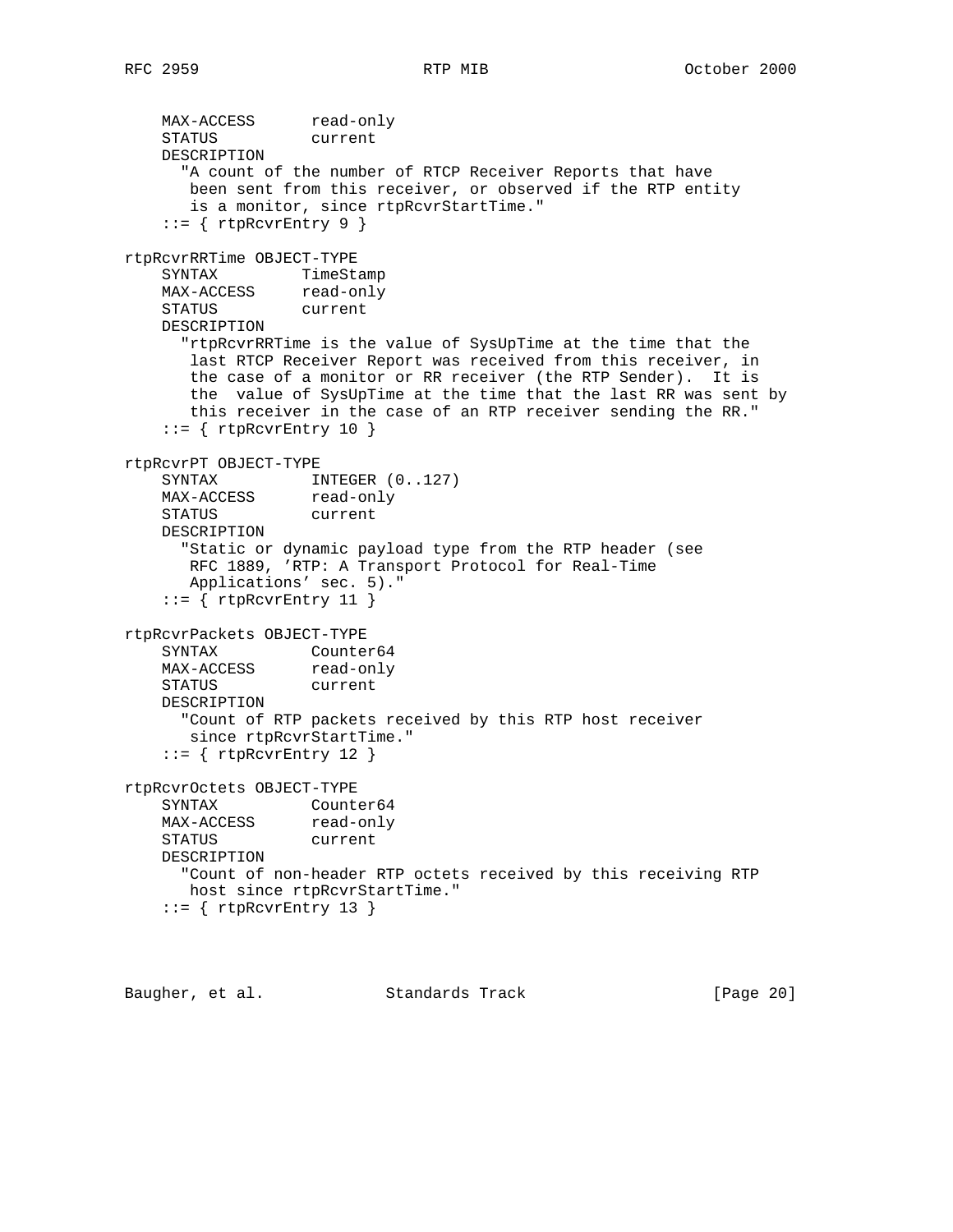```
rtpRcvrStartTime OBJECT-TYPE
SYNTAX TimeStamp
MAX-ACCESS read-only
 STATUS current
    DESCRIPTION
      "The value of SysUpTime at the time that this row was
       created."
    ::= { rtpRcvrEntry 14 }
--
-- MODULE GROUPS
---- There are two types of RTP Systems, RTP hosts and RTP Monitors.
-- Thus there are three kinds of objects: 1) Objects common to both
-- kinds of systems, 2) Objects unique to RTP Hosts and 3) Objects
-- unique to RTP Monitors. There is a fourth group, 4) Objects that
-- SHOULD be implemented by Multicast hosts and RTP Monitors
rtpGroups OBJECT IDENTIFIER ::= { rtpConformance 1 }
rtpSystemGroup OBJECT-GROUP
    OBJECTS {
                   rtpSessionDomain,
                    rtpSessionRemAddr,
                    rtpSessionIfIndex,
                    rtpSessionSenderJoins,
                    rtpSessionReceiverJoins,
                    rtpSessionStartTime,
                    rtpSessionByes,
                    rtpSessionMonitor,
                    rtpSenderCNAME,
                    rtpSenderAddr,
                    rtpSenderPackets,
                    rtpSenderOctets,
                    rtpSenderTool,
                    rtpSenderSRs,
                    rtpSenderSRTime,
                    rtpSenderStartTime,
                    rtpRcvrCNAME,
                    rtpRcvrAddr,
                    rtpRcvrLostPackets,
                    rtpRcvrJitter,
                    rtpRcvrTool,
                    rtpRcvrRRs,
                    rtpRcvrRRTime,
                    rtpRcvrStartTime
 }
     STATUS current
```
Baugher, et al. Standards Track [Page 21]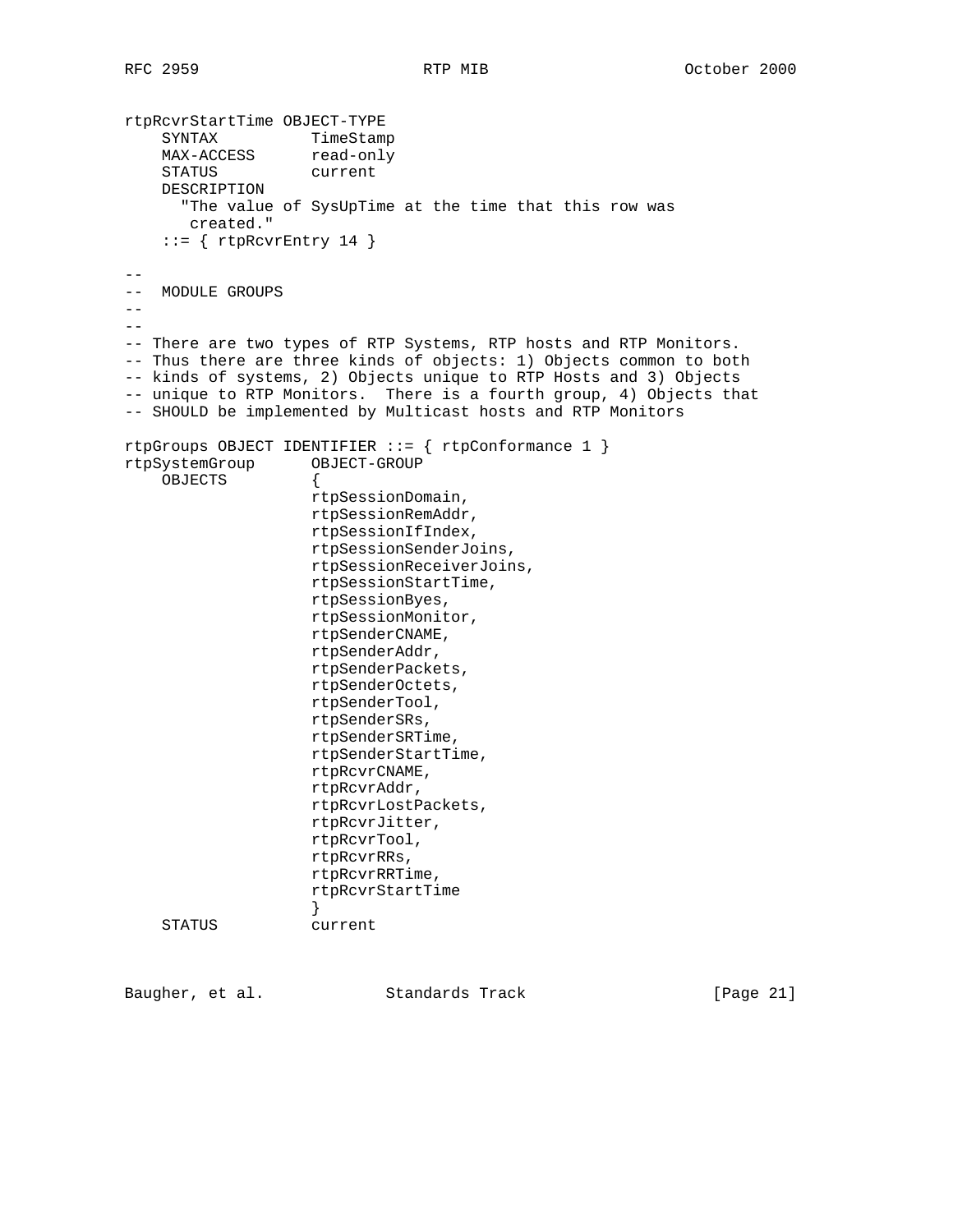DESCRIPTION "Objects available to all RTP Systems."  $::=$  { rtpGroups 1 } rtpHostGroup OBJECT-GROUP OBJECTS { rtpSessionLocAddr, rtpSenderPT, rtpRcvrPT, rtpRcvrRTT, rtpRcvrOctets, rtpRcvrPackets } STATUS current DESCRIPTION "Objects that are available to RTP Host systems, but may not be available to RTP Monitor systems."  $::=$  { rtpGroups 2 } rtpMonitorGroup OBJECT-GROUP OBJECTS { rtpSessionNewIndex, rtpSessionRowStatus } STATUS current DESCRIPTION "Objects used to create rows in the RTP Session Table. These objects are not needed if the system does not create rows."  $::=$  { rtpGroups 3 } rtpInverseGroup OBJECT-GROUP OBJECTS { rtpSessionInverseStartTime, rtpSenderInverseStartTime, rtpRcvrInverseStartTime } STATUS current DESCRIPTION "Objects used in the Inverse Lookup Tables."  $::=$  { rtpGroups 4 } -- -- Compliance  $$ rtpCompliances OBJECT IDENTIFIER ::= { rtpConformance 2 } rtpHostCompliance MODULE-COMPLIANCE STATUS current Baugher, et al. Standards Track [Page 22]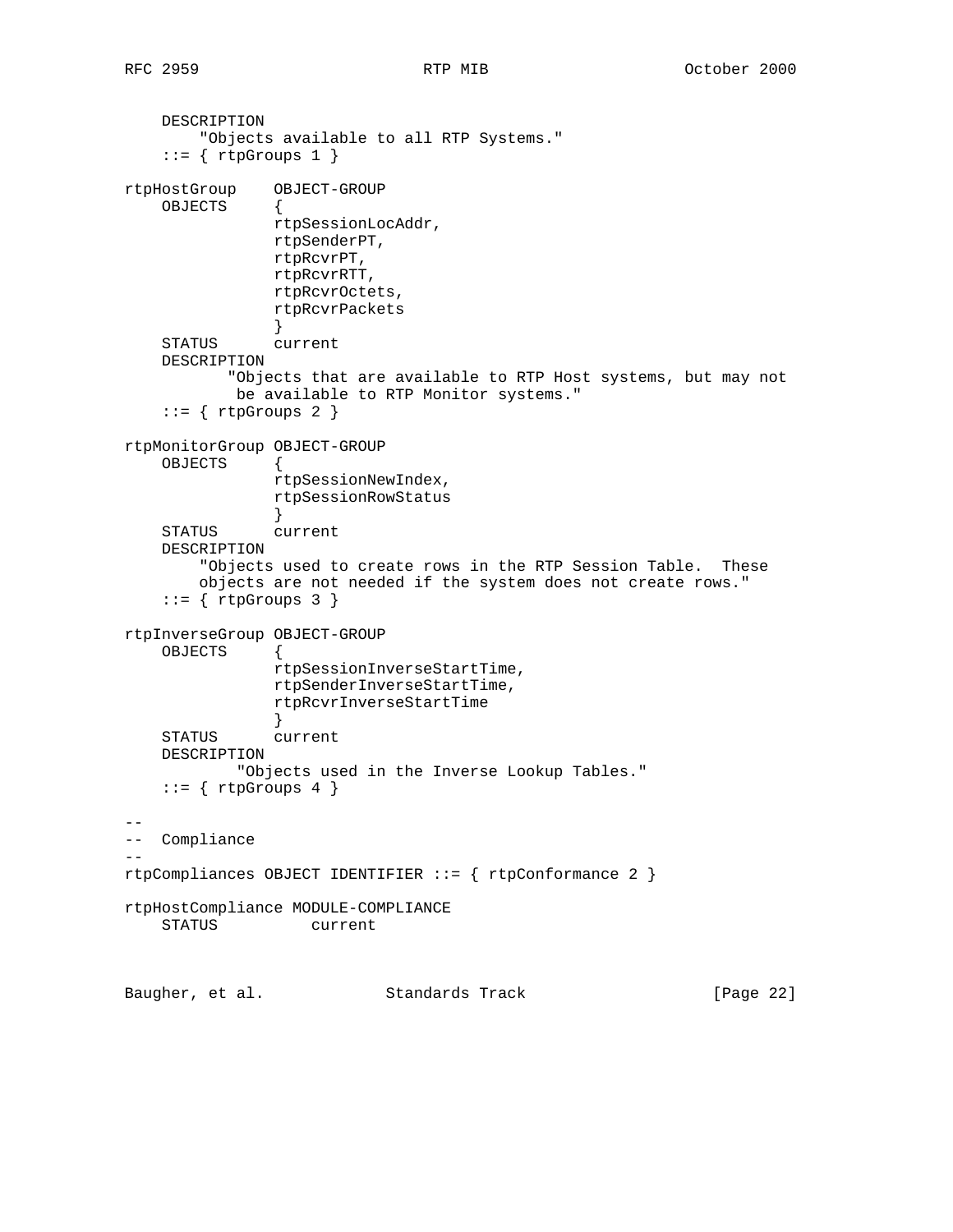DESCRIPTION "Host implementations MUST comply." RTP-MIB MANDATORY-GROUPS { rtpSystemGroup, rtpHostGroup } GROUP rtpMonitorGroup DESCRIPTION "Host systems my optionally support row creation and deletion. This would allow an RTP Host system to act as an RTP Monitor." GROUP rtpInverseGroup DESCRIPTION "Multicast RTP Systems SHOULD implement the optional tables." OBJECT rtpSessionNewIndex MIN-ACCESS not-accessible DESCRIPTION "RTP system implementations support of row creation and deletion is OPTIONAL so implementation of this object is OPTIONAL." OBJECT rtpSessionDomain MIN-ACCESS read-only DESCRIPTION "RTP system implementation support of row creation and deletion is OPTIONAL. When it is not supported so write access is OPTIONAL." OBJECT rtpSessionRemAddr MIN-ACCESS read-only DESCRIPTION "Row creation and deletion is OPTIONAL so read-create access to this object is OPTIONAL." OBJECT rtpSessionIfIndex MIN-ACCESS read-only DESCRIPTION "Row creation and deletion is OPTIONAL so read-create access to this object is OPTIONAL." OBJECT rtpSessionRowStatus MIN-ACCESS not-accessible DESCRIPTION "Row creation and deletion is OPTIONAL so read-create access to this object is OPTIONAL." OBJECT rtpSessionInverseStartTime MIN-ACCESS not-accessible DESCRIPTION "Multicast RTP Systems SHOULD implement the optional tables."

Baugher, et al. Standards Track [Page 23]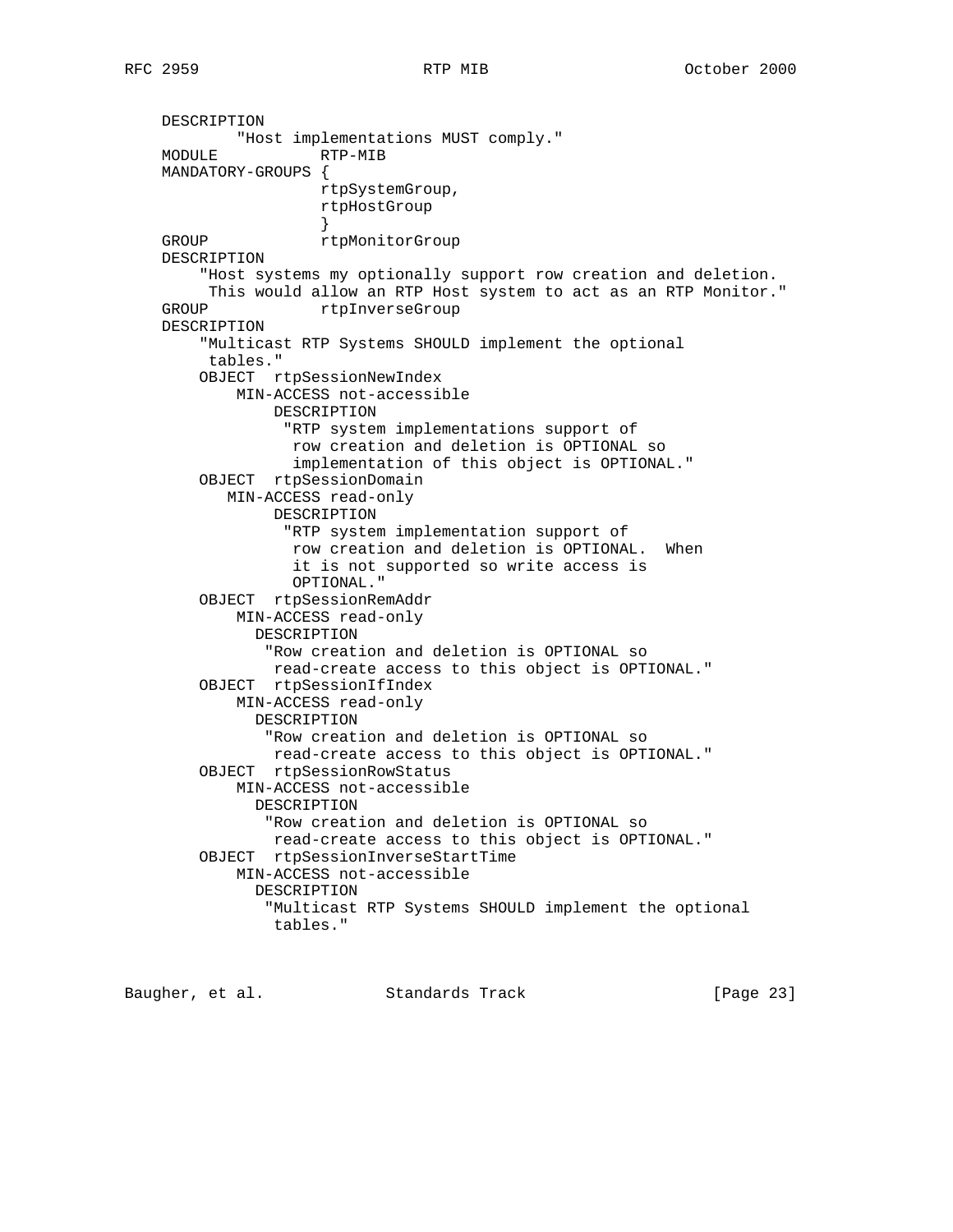```
 OBJECT rtpSenderInverseStartTime
            MIN-ACCESS not-accessible
              DESCRIPTION
                "Multicast RTP Systems SHOULD implement the optional
                tables."
        OBJECT rtpRcvrInverseStartTime
            MIN-ACCESS not-accessible
              DESCRIPTION
               "Multicast RTP Systems SHOULD implement the optional
                tables."
    ::= { rtpCompliances 1 }
rtpMonitorCompliance MODULE-COMPLIANCE
    STATUS current
    DESCRIPTION
          "Monitor implementations must comply. RTP Monitors are not
          required to support creation or deletion."
   MODULE RTP-MIB
    MANDATORY-GROUPS {
                         rtpSystemGroup,
                         rtpMonitorGroup
 }
   GROUP rtpHostGroup
    DESCRIPTION
         "Monitor implementations may not have access to values in the
         rtpHostGroup."
   GROUP rtpInverseGroup
    DESCRIPTION
         "Multicast RTP Systems SHOULD implement the optional
         tables."
        OBJECT rtpSessionLocAddr
            MIN-ACCESS not-accessible
              DESCRIPTION
               "RTP monitor sourcing of RTP or RTCP data packets
                is OPTIONAL and implementation of this object is
                OPTIONAL."
        OBJECT rtpRcvrPT
            MIN-ACCESS not-accessible
              DESCRIPTION
               "RTP monitor systems may not support
                retrieval of the RTP Payload Type from the RTP
                header (and may receive RTCP messages only). When
                queried for the payload type information"
        OBJECT rtpSenderPT
            MIN-ACCESS not-accessible
              DESCRIPTION
               "RTP monitor systems may not support
                retrieval of the RTP Payload Type from the RTP
```
Baugher, et al. Standards Track [Page 24]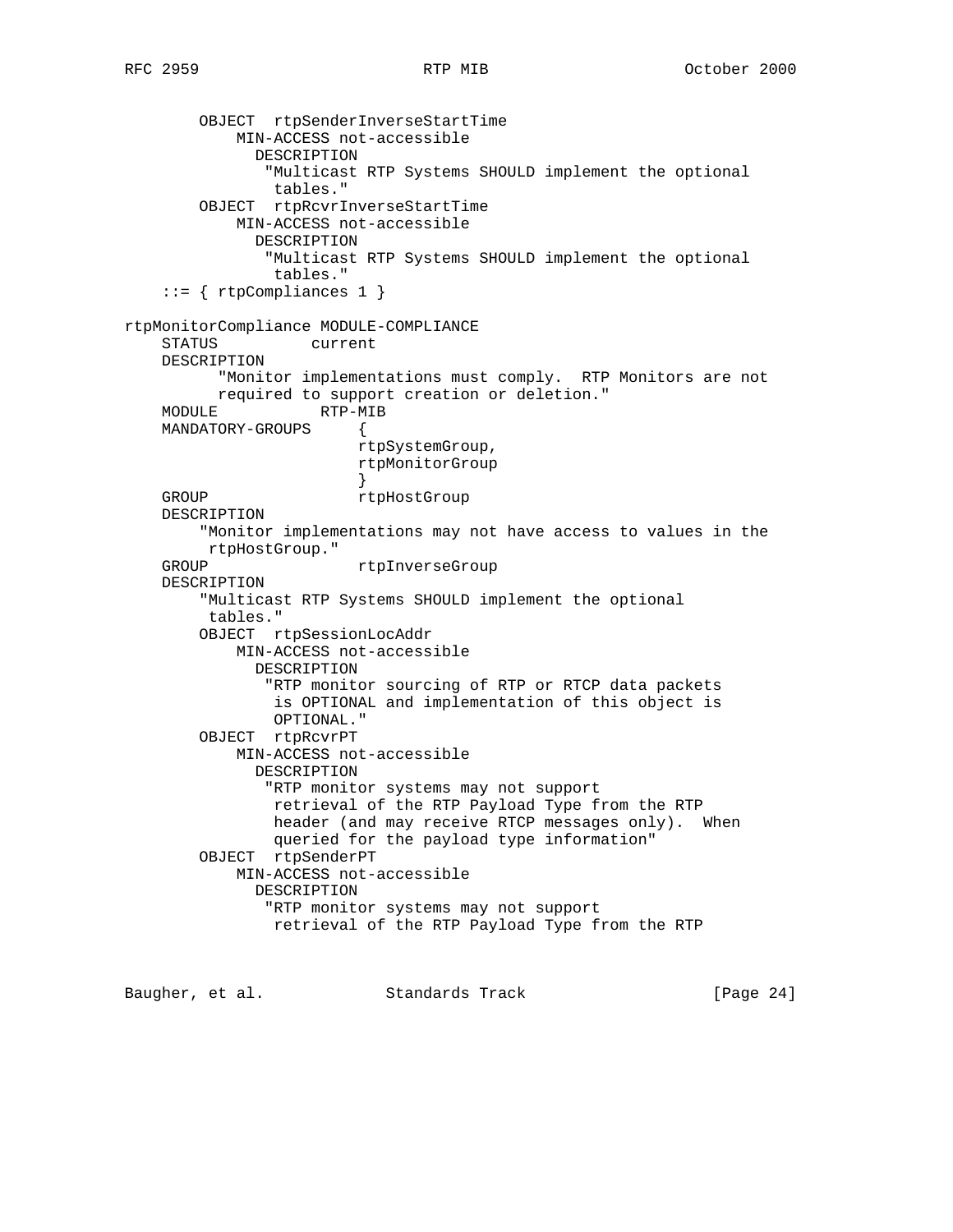```
 header (and may receive RTCP messages only). When
             queried for the payload type information."
     OBJECT rtpRcvrOctets
        MIN-ACCESS not-accessible
           DESCRIPTION
            "RTP monitor systems may receive only the RTCP messages
             and not the RTP messages that contain the octet count
             of the RTP message. Thus implementation of this
             object is OPTIONAL"
     OBJECT rtpRcvrPackets
        MIN-ACCESS not-accessible
           DESCRIPTION
            "RTP monitor systems may receive only the RTCP messages
             and not the RTP messages that contain the octet count
             of the RTP message. Thus implementation of this
             object is OPTIONAL."
     OBJECT rtpSessionIfIndex
        MIN-ACCESS read-only
          DESCRIPTION
            "Row creation and deletion is OPTIONAL so
            read-create access to this object is OPTIONAL."
     OBJECT rtpSessionInverseStartTime
        MIN-ACCESS not-accessible
           DESCRIPTION
            "Multicast RTP Systems SHOULD implement the optional
             tables."
     OBJECT rtpSenderInverseStartTime
         MIN-ACCESS not-accessible
           DESCRIPTION
            "Multicast RTP Systems SHOULD implement the optional
             tables."
     OBJECT rtpRcvrInverseStartTime
        MIN-ACCESS not-accessible
           DESCRIPTION
            "Multicast RTP Systems SHOULD implement the optional
             tables."
 ::= { rtpCompliances 2 }
```
END

Baugher, et al. Standards Track [Page 25]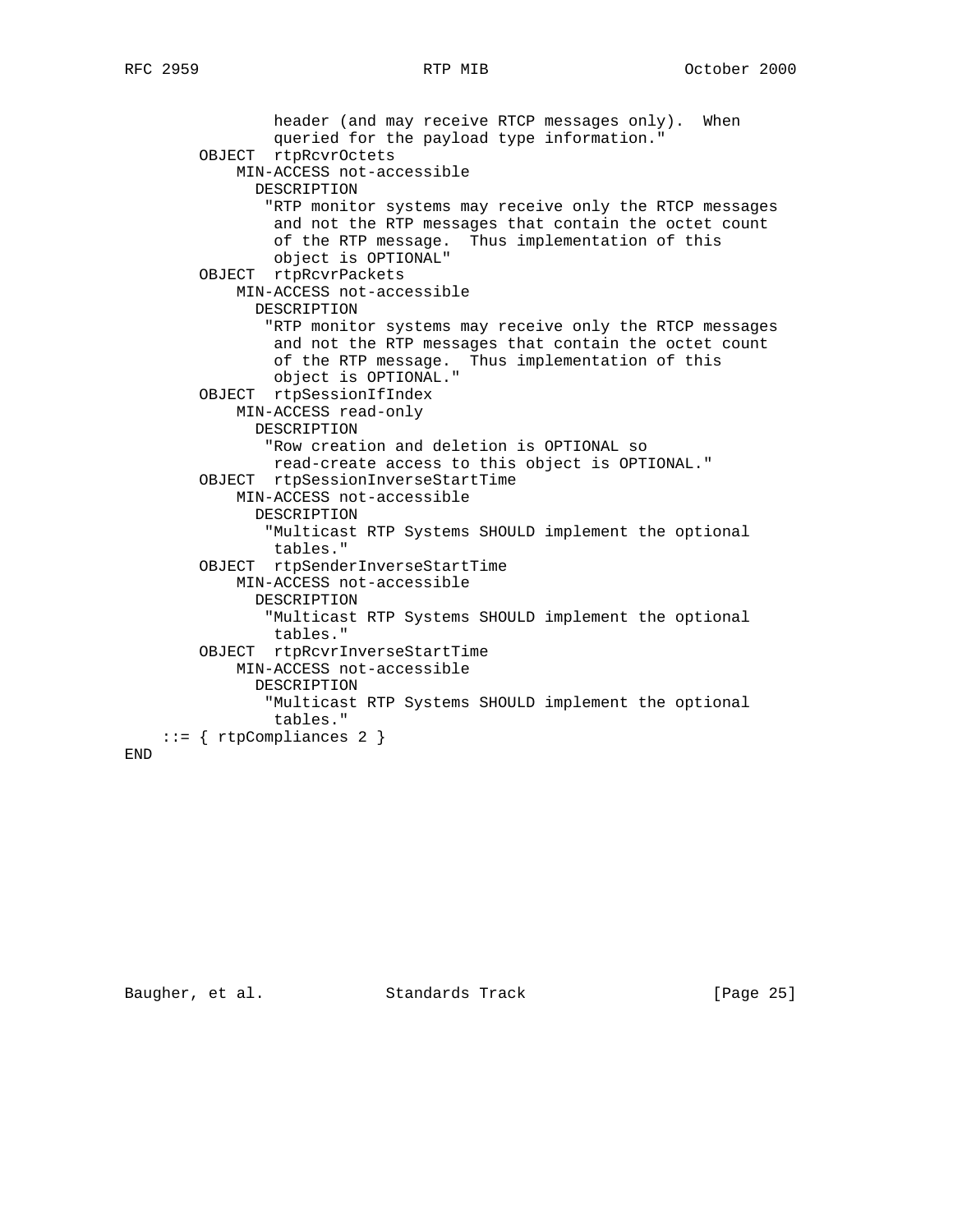## 4. Security Considerations

 In most cases, MIBs are not themselves security risks; if SNMP security is operating as intended, the use of a MIB to view information about a system, or to change some parameter at the system, is a tool, not a threat. However, there are a number of management objects defined in this MIB that have a MAX-ACCESS clause of read-write and/or read-create. Such objects may be considered sensitive or vulnerable in some network environments. The support for SET operations in a non-secure environment without proper protection can have a negative effect on network operations.

 None of the read-only objects in this MIB reports a password, though some SDES [RFC1889] items such as the CNAME [RFC1889], the canonical name, may be deemed sensitive depending on the security policies of a particular enterprise. If access to these objects is not limited by an appropriate access control policy, these objects can provide an attacker with information about a system's configuration and the services that that system is providing. Some enterprises view their network and system configurations, as well as information about usage and performance, as corporate assets; such enterprises may wish to restrict SNMP access to most of the objects in the MIB. This MIB supports read-write operations against rtpSessionNewIndex which has the side effect of creating an entry in the rtpSessionTable when it is written to. Five objects in rtpSessionEntry have read-create access: rtpSessionDomain, rtpSessionRemAddr, rtpSessionIfIndex, rtpSessionRowStatus, and rtpSessionIfAddr identify an RTP session to be monitored on a particular interface. The values of these objects are not to be changed once created, and initialization of these objects affects only the monitoring of an RTP session and not the operation of an RTP session on any host end-system. Since write operations to rtpSessionNewIndex and the five objects in rtpSessionEntry affect the operation of the monitor, write access to these objects should be subject to the appropriate access control policy.

 Confidentiality of RTP and RTCP data packets is defined in section 9 of the RTP specification [RFC1889]. Encryption may be performed on RTP packets, RTCP packets, or both. Encryption of RTCP packets may pose a problem for third-party monitors though "For RTCP, it is allowed to split a compound RTCP packet into two lower-layer packets, one to be encrypted and one to be sent in the clear. For example, SDES information might be encrypted while reception reports were sent in the clear to accommodate third-party monitors [RFC1889]."

 SNMPv1 by itself is not a secure environment. Even if the network itself is secure (for example by using IPSec), there is no control as to who on the secure network is allowed to access and GET/SET

Baugher, et al. Standards Track [Page 26]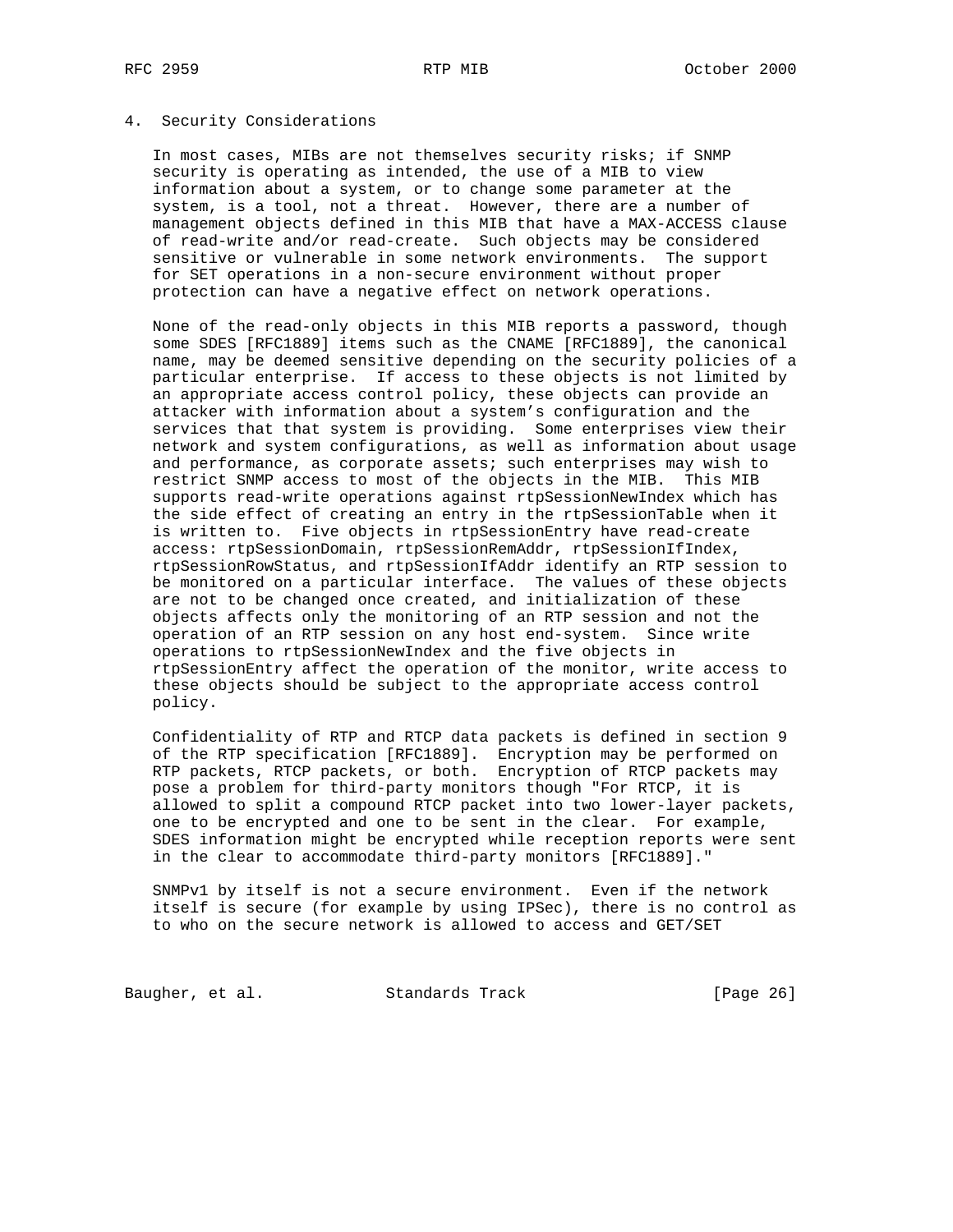(read/change/create/delete) the objects in this MIB. It is recommended that the implementers consider the security features as provided by the SNMPv3 framework. Specifically, the use of the User-based Security Model RFC 2574 [RFC2574] and the View-based Access Control Model RFC 2575 [RFC2575] is recommended. It is then a customer/user responsibility to ensure that the SNMP entity giving access to an instance of this MIB, is properly configured to give access to the objects only to those principals (users) that have legitimate rights to indeed GET or SET (change/create/delete) them.

5. Acknowledgements

 The authors wish to thank Bert Wijnen and the participants from the ITU SG-16 management effort for their helpful comments. Alan Batie and Bill Lewis from Intel also contributed greatly to the RTP MIB through their review of various drafts of the MIB and their work on the implementation of an SNMP RTP Monitor. Stan Naudus from 3Com and John Du from Intel contributed to the original RTP MIB design and co-authored the original RTP MIB draft documents; much of their work remains in the current RTP MIB. Bill Fenner provided solid feedback that improved the quality of the final document.

6. Intellectual Property

 The IETF takes no position regarding the validity or scope of any intellectual property or other rights that might be claimed to pertain to the implementation or use of the technology described in this document or the extent to which any license under such rights might or might not be available; neither does it represent that it has made any effort to identify any such rights. Information on the IETF's procedures with respect to rights in standards-track and standards-related documentation can be found in BCP-11. Copies of claims of rights made available for publication and any assurances of licenses to be made available, or the result of an attempt made to obtain a general license or permission for the use of such proprietary rights by implementors or users of this specification can be obtained from the IETF Secretariat.

 The IETF invites any interested party to bring to its attention any copyrights, patents or patent applications, or other proprietary rights which may cover technology that may be required to practice this standard. Please address the information to the IETF Executive Director.

Baugher, et al. Standards Track [Page 27]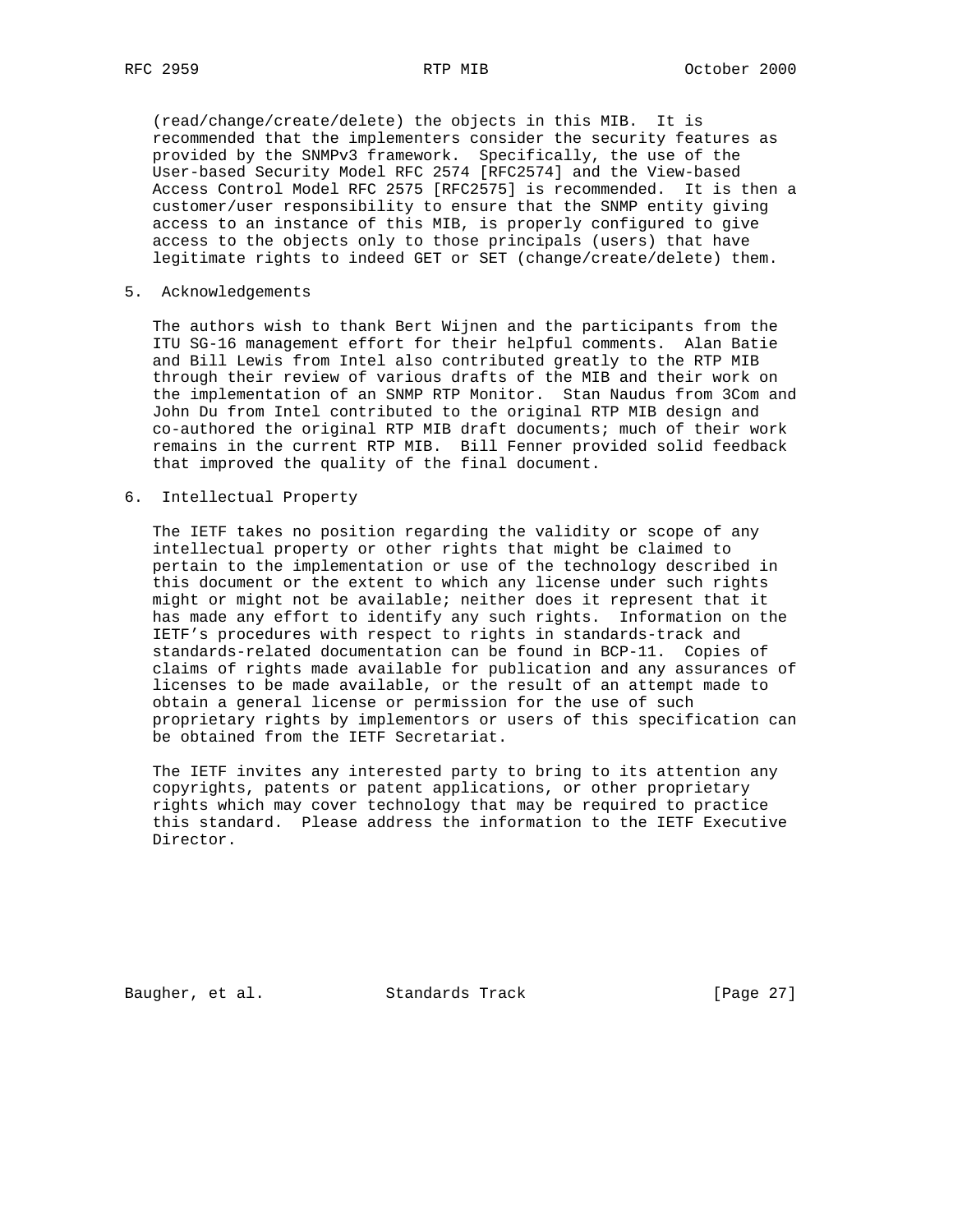# 7. References

- [RFC1889] Shulzrinne, H., Casner, S., Frederick, R. and V. Jacobson, "RTP: A Transport Protocol for real-time applications," RFC 1889, January 1996.
- [RFC2571] Harrington, D., Presuhn, R. and B. Wijnen, "An Architecture for Describing SNMP Management Frameworks", RFC 2571, April 1999.
- [RFC1155] Rose, M. and K. McCloghrie, "Structure and Identification of Management Information for TCP/IP-based Internets", STD 16, RFC 1155, May 1990.
- [RFC1212] Rose, M. and K. McCloghrie, "Concise MIB Definitions", STD 16, RFC 1212, March 1991.
- [RFC1215] Rose, M., "A Convention for Defining Traps for use with the SNMP", RFC 1215, March 1991.
- [RFC2578] McCloghrie, K., Perkins, D., Schoenwaelder, J., Case, J., Rose, M. and S. Waldbusser, "Structure of Management Information Version 2 (SMIv2)", STD 58, RFC 2578, April 1999.
- [RFC2579] McCloghrie, K., Perkins, D., Schoenwaelder, J., Case, J., Rose, M. and S. Waldbusser, "Textual Conventions for SMIv2", STD 58, RFC 2579, April 1999.
	- [RFC2580] McCloghrie, K., Perkins, D., Schoenwaelder, J., Case, J., Rose, M. and S. Waldbusser, "Conformance Statements for SMIv2", STD 58, RFC 2580, April 1999.
	- [RFC1157] Case, J., Fedor, M., Schoffstall, M. and J. Davin, "Simple Network Management Protocol", STD 15, RFC 1157, May 1990.
	- [RFC1901] Case, J., McCloghrie, K., Rose, M. and S. Waldbusser, "Introduction to Community-based SNMPv2", RFC 1901, January 1996.
	- [RFC1906] Case, J., McCloghrie, K., Rose, M. and S. Waldbusser, "Transport Mappings for Version 2 of the Simple Network Management Protocol (SNMPv2)", RFC 1906, January 1996.

Baugher, et al. Standards Track [Page 28]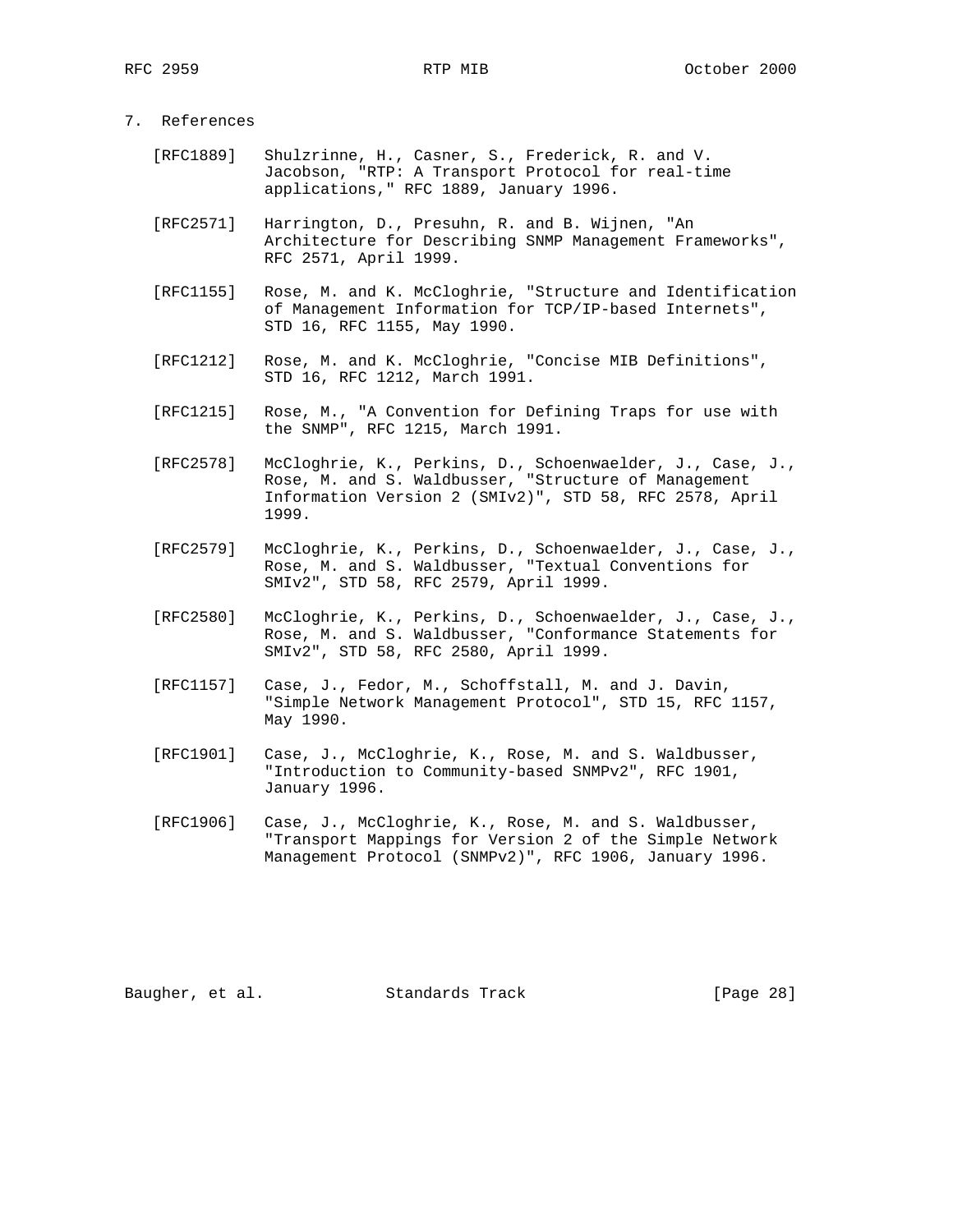- [RFC2572] Case, J., Harrington D., Presuhn R. and B. Wijnen, "Message Processing and Dispatching for the Simple Network Management Protocol (SNMP)", RFC 2572, April 1999.
- [RFC2574] Blumenthal, U. and B. Wijnen, "User-based Security Model (USM) for version 3 of the Simple Network Management Protocol (SNMPv3)", RFC 2574, April 1999.
- [RFC1905] Case, J., McCloghrie, K., Rose, M. and S. Waldbusser, "Protocol Operations for Version 2 of the Simple Network Management Protocol (SNMPv2)", RFC 1905, January 1996.
- [RFC2573] Levi, D., Meyer, P. and B. Stewart, "SNMPv3 Applications", RFC 2573, April 1999.
- [RFC2575] Wijnen, B., Presuhn, R. and K. McCloghrie, "View-based Access Control Model (VACM) for the Simple Network Management Protocol (SNMP)", RFC 2575, April 1999.
- [RFC2570] Case, J., Mundy, R., Partain, D. and B. Stewart, "Introduction to Version 3 of the Internet-standard Network Management Framework", RFC 2570, April 1999.

Baugher, et al. Standards Track [Page 29]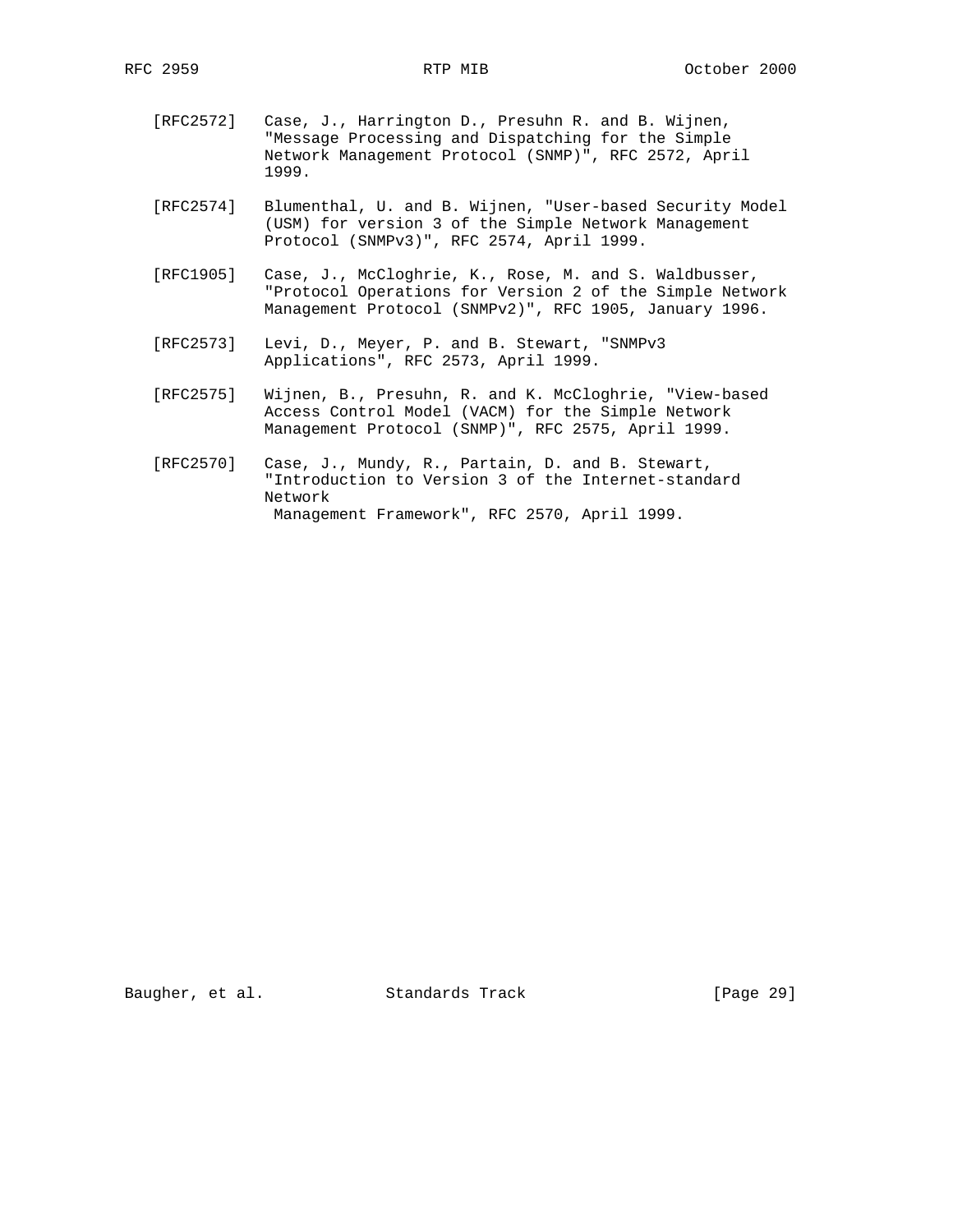8. Authors' Addresses

 Mark Baugher Intel Corporation 2111 N.E.25th Avenue Hillsboro, Oregon 97124 U.S.A.

EMail: mbaugher@passedge.com

 Bill Strahm Intel Corporation 2111 N.E.25th Avenue Hillsboro, Oregon 97124 U.S.A.

EMail: Bill.Strahm@intel.com

 Irina Suconick Ennovate Networks 60 Codman Hill Rd., Boxboro, Ma 01719 U.S.A.

EMail: irina@ennovatenetworks.com

Baugher, et al. Standards Track [Page 30]